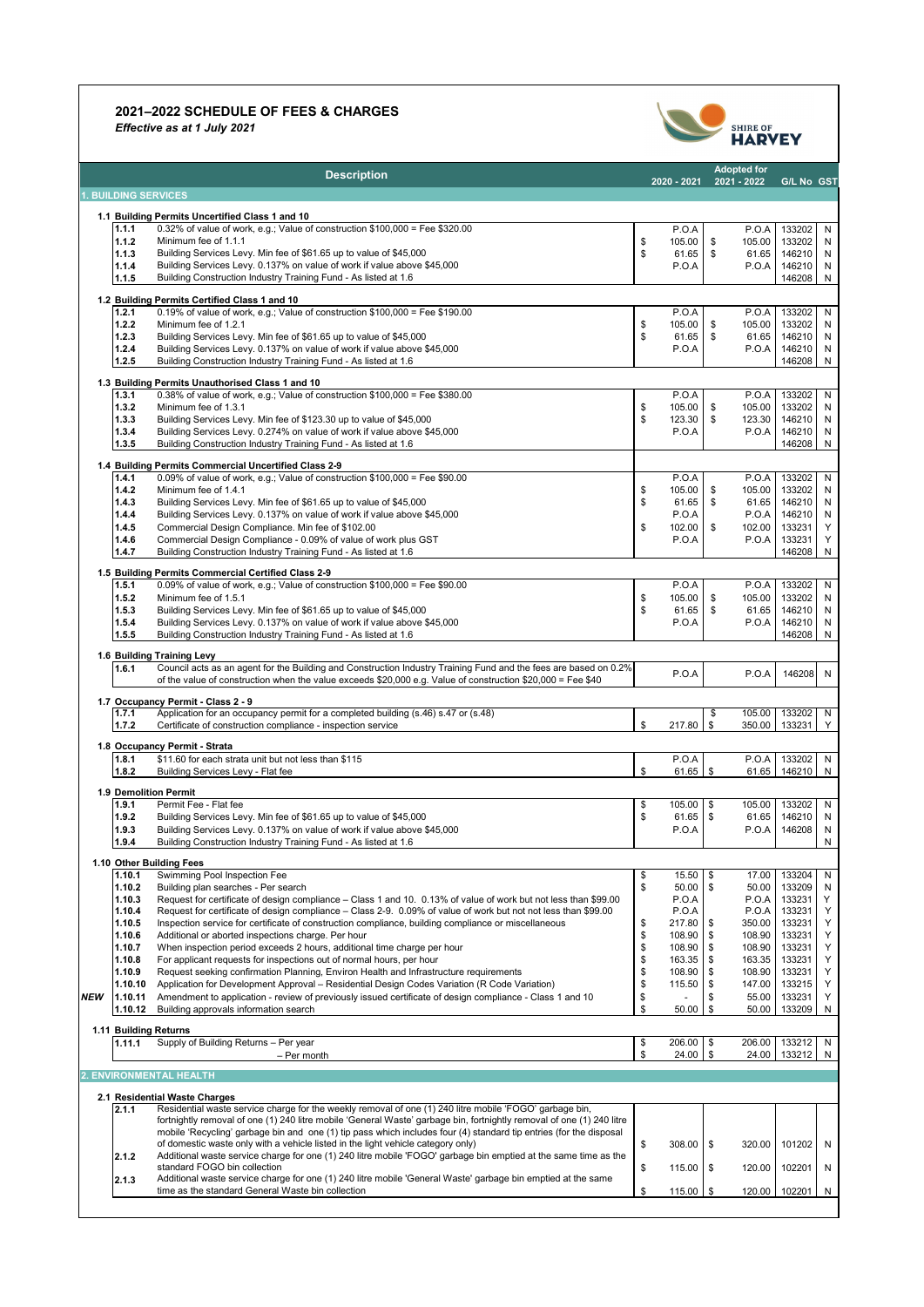

|                      | <b>Description</b>                                                                                                                                                                                                         | 2020 - 2021                  | <b>Adopted for</b><br>2021 - 2022 | G/L No GS1       |        |
|----------------------|----------------------------------------------------------------------------------------------------------------------------------------------------------------------------------------------------------------------------|------------------------------|-----------------------------------|------------------|--------|
|                      | 2. ENVIRONMENTAL HEALTH (Continued)                                                                                                                                                                                        |                              |                                   |                  |        |
|                      | 2.1 Residential Waste Charges (continued)                                                                                                                                                                                  |                              |                                   |                  |        |
| 2.1.4                | Additional waste service charge for one (1) 240 litre mobile 'Recycling' garbage bin emptied at the same time as                                                                                                           |                              |                                   |                  |        |
|                      | the standard Recycling bin collection                                                                                                                                                                                      | \$<br>115.00                 | \$<br>120.00                      | 102201           | N      |
| 2.1.5                | Altered waste service charge for the change of collection frequencies for one (1) 240 litre mobile 'General Waste'<br>garbage bin from fortnightly to weekly (subject to special circumstances approval - no bin included) | \$<br>115.00                 | \$<br>120.00                      | 102201           | N      |
| 2.1.6                | Purchase of 7 litre kitchen caddie                                                                                                                                                                                         | \$<br>6.00                   | \$<br>6.50                        | 101210           | Υ      |
| 2.1.7                | Purchase of single roll of 50 compostable bags                                                                                                                                                                             | \$<br>5.00                   | \$                                | 101210           | Y      |
| 2.1.8                | Purchase of single roll of 75 compostable bags                                                                                                                                                                             | \$<br>7.00                   | \$<br>7.50                        | 101210           | Y      |
| 2.1.9                | Rural waste service charge for rural properties which do not have a 240 litre mobile garbage bin service -                                                                                                                 |                              |                                   |                  |        |
|                      | provides one (1) tip pass which includes fifty two (52) standard tip entries (for the disposal of domestic waste only<br>with a vehicle listed in the light vehicle category only)                                         | \$<br>105.00                 | \$<br>110.00                      | 101201           | Y      |
|                      | 2.2 Commercial or Non-Residential Waste Charges                                                                                                                                                                            |                              |                                   |                  |        |
|                      |                                                                                                                                                                                                                            |                              |                                   |                  |        |
| 2.2.1                | Commercial or Non-Residential General waste service charge for the weekly removal of one (1) 240 litre mobile<br>'General Waste' garbage bin only.                                                                         | \$<br>194.00                 | \$<br>200.00                      | 102202           | N      |
| 2.2.2                | Commercial or Non-Residential Recycling waste service charge for the fortnightly removal of one (1) 240 litre                                                                                                              |                              |                                   |                  |        |
|                      | mobile 'Recycling' garbage bin only.                                                                                                                                                                                       | \$<br>115.00                 | \$<br>120.00                      | 102202           | N      |
| 2.2.3                | Commercial or Non-Residential FOGO waste service charge for the weekly removal of one (1) 240 litre mobile                                                                                                                 |                              |                                   |                  |        |
|                      | 'FOGO' garbage bin only (subject to approval)                                                                                                                                                                              | \$<br>115.00                 | \$<br>120.00                      | 102202           | N      |
| 2.2 Septic Tank      |                                                                                                                                                                                                                            |                              |                                   |                  |        |
| 2.2.1                | Septic Tank Fees (Single Dwellings or Single Residential Equivalent)                                                                                                                                                       | \$<br>118.00                 | \$<br>118.00                      | 103201           | N      |
| 2.2.2                | Septic Tank Inspections<br>Septic Tank Fees (Local Government Report Fee)                                                                                                                                                  | \$<br>118.00<br>\$           | 118.00<br>\$<br>\$                | 103201           | N      |
| 2.2.3                |                                                                                                                                                                                                                            | 110.00                       | 110.00                            | 103201           | N      |
|                      | 2.3 Traders / Stall Holders                                                                                                                                                                                                |                              |                                   |                  |        |
| 2.3.1                | Less than one week                                                                                                                                                                                                         | \$<br>25.00                  | \$<br>25.50                       | 73205            | N      |
| 2.3.2                | One week<br>More than one week but less than six months                                                                                                                                                                    | \$<br>40.00                  | 40.50<br>\$                       | 73205            | N      |
| 2.3.3<br>2.3.4       | More than six months                                                                                                                                                                                                       | \$<br>155.00<br>\$<br>250.00 | \$<br>156.00<br>\$<br>253.00      | 73205<br>73205   | N<br>N |
| 2.3.5                | Application fee for items that require Council approval.                                                                                                                                                                   | \$<br>110.00                 | \$<br>110.00                      | 73205            | N      |
|                      |                                                                                                                                                                                                                            |                              |                                   |                  |        |
| 2.4.1                | 2.4 Offensive Trade Fees<br>Piggeries, Saleyards and Abattoirs                                                                                                                                                             | \$<br>285.00                 | \$<br>288.00                      | 73205            | N      |
|                      |                                                                                                                                                                                                                            |                              |                                   |                  |        |
|                      | 2.5 Richardson Road Refuse Site                                                                                                                                                                                            |                              |                                   |                  |        |
| 2.5.1                | <b>Light Vehicles</b>                                                                                                                                                                                                      |                              |                                   |                  |        |
| a)<br>b)             | Per car or station wagon<br>Per utility or trailer (up to 1.8m x 1.2m)                                                                                                                                                     | \$<br>15.00<br>\$<br>22.00   | \$<br>15.00<br>22.00<br>\$        | 102206<br>102206 | Y<br>Y |
| c)                   | Per large utility or trailer (up to 2.1m x 1.2m) or trailer with sides exceeding 600mm                                                                                                                                     | \$<br>33.00                  | \$<br>33.00                       | 102206           | Y      |
|                      |                                                                                                                                                                                                                            |                              |                                   |                  |        |
| 2.5.2                | <b>Other Disposals</b>                                                                                                                                                                                                     | 50.00                        | 50.00                             | 102206           |        |
| a)<br>b)             | Car bodies, Trailers and Small Boats<br>Bulk waste material per cubic metre including contaminated green waste                                                                                                             | \$<br>\$<br>40.00            | \$<br>40.00<br>\$                 | 102206           | Y<br>Y |
| c)                   | Clean Green waste per cubic metre                                                                                                                                                                                          | \$<br>25.00                  | 25.00<br>\$                       | 102206           | Y      |
| d)                   | E-Waste (Commercial, Organisations & Institutions) - per item                                                                                                                                                              | \$<br>8.00                   | \$<br>8.00                        | 102206           | Y      |
| e)                   | Clean Fill - Suitable for Daily Cover and Road Building per tonne                                                                                                                                                          | \$                           | \$                                | 102206           | Y      |
| f)                   | Degassing of white goods per item (refrigerator/freezer or the like)                                                                                                                                                       | \$<br>15.00                  | 15.00<br>\$                       | 102206           | Y      |
| g)<br>h)             | Mattress disposal<br>Special Burial (i.e Asbestos) (per tonne or part thereof)                                                                                                                                             | \$<br>10.00<br>\$<br>90.00   | \$<br>10.00<br>\$<br>90.00        | 102206<br>102206 | Υ<br>Υ |
|                      |                                                                                                                                                                                                                            |                              |                                   |                  |        |
| 2.5.3                | Tyre disposal                                                                                                                                                                                                              |                              |                                   |                  |        |
| a)<br>b)             | Per car tvre<br>Per 4WD and light truck tyre                                                                                                                                                                               | \$<br>5.50<br>\$<br>6.50     | \$<br>5.50<br>\$<br>6.50          | 102206<br>102206 | Y<br>Y |
| c)                   | Per truck tyre                                                                                                                                                                                                             | \$<br>12.50                  | \$<br>12.50                       | 102206           | Υ      |
|                      |                                                                                                                                                                                                                            |                              |                                   |                  |        |
| 2.6 General<br>2.6.1 | Lodging House                                                                                                                                                                                                              | \$<br>77.00 \$               | 78.00                             | 73205            | N      |
|                      |                                                                                                                                                                                                                            |                              |                                   |                  |        |
|                      | 2.7 Caravan Park Building Inspection Fee                                                                                                                                                                                   |                              |                                   |                  |        |
| 2.7.1                | Inspection Fee (0.5hr inspection, 1hr travel, processing \$25, admin \$15)                                                                                                                                                 | 130.00 \$<br>\$              | 131.50                            | 73208            | N      |
|                      | 2.8 Septage Disposal Dump Fees                                                                                                                                                                                             |                              |                                   |                  |        |
| 2.8.1                | Other (per K/L)                                                                                                                                                                                                            | 60.00<br>\$                  | 65.00<br>\$                       | 103203           | N      |
| 2.8.2                | Liquid Waste tanker Clean out                                                                                                                                                                                              | \$<br>80.00<br>\$<br>75.00   | \$<br>85.00<br>\$<br>75.00        | 103203           | N      |
| 2.8.3                | Grease trap Waste (K110)                                                                                                                                                                                                   |                              |                                   | 103203           | N      |
| 2.9 Food Act 2008    |                                                                                                                                                                                                                            |                              |                                   |                  |        |
| 2.9.1                | Notification Fee                                                                                                                                                                                                           | 35.00<br>\$                  | 35.50<br>\$                       | 73207            | Ν      |
| 2.9.2<br>2.9.3       | <b>Registration Fee</b><br><b>High Risk Assessment Fee</b>                                                                                                                                                                 | \$<br>105.00<br>260.00       | 106.00<br>\$<br>263.00            | 73207<br>73207   | N      |
| 2.9.4                | Medium Risk Assessment Fee                                                                                                                                                                                                 | \$<br>\$<br>210.00           | \$<br>212.00<br>\$                | 73207            | N<br>N |
| 2.9.5                | Low Risk Assessment Fee                                                                                                                                                                                                    | \$<br>105.00                 | 106.00<br>\$                      | 73207            | N      |
| 2.9.6                | Additional mobile food vehicle assessment fee                                                                                                                                                                              | \$<br>100.00                 | \$<br>101.00                      | 73207            | Ν      |
| 2.9.7                | Pet meat/food processing notification fee                                                                                                                                                                                  | \$<br>250.00                 | 252.50<br>\$                      | 73207            | N      |
| 2.9.8                | Amendment within classification assessment fee                                                                                                                                                                             | \$<br>75.00<br>S             | \$<br>76.00<br>\$                 | 73207            | Ν      |
| 2.9.9                | Change of classification assessment fee                                                                                                                                                                                    | 150.00                       | 151.50                            | 73207            | N      |
| <b>3. PLANNING</b>   |                                                                                                                                                                                                                            |                              |                                   |                  |        |
| 3.1 Applications     |                                                                                                                                                                                                                            |                              |                                   |                  |        |
| 3.1.1                | <b>Application for Development Approval</b>                                                                                                                                                                                |                              |                                   |                  |        |
|                      | Note: Based on total project value, excluding GST                                                                                                                                                                          |                              |                                   |                  |        |
| a)                   | $$0 - $50,000$                                                                                                                                                                                                             | \$<br>147.00                 | 147.00<br>\$                      | 104208           | N      |
| b)                   | \$50,000 - \$500,000 - Fee equal to 0.32% of the estimated cost of development<br>\$500,000 - \$2,500,000 - Fee equal to \$1,700 + 0.257% for every \$1 in excess of \$500,000                                             | P.O.A<br>P.O.A               | P.O.A<br>P.O.A                    | 104208<br>104208 | N<br>N |
| C)<br>d)             | \$2,500,000 - \$5,000,000 - Fee equal to \$7,161 + 0.206% for every \$1 in excess of \$2,500,000                                                                                                                           | P.O.A                        | P.O.A                             | 104208           | N      |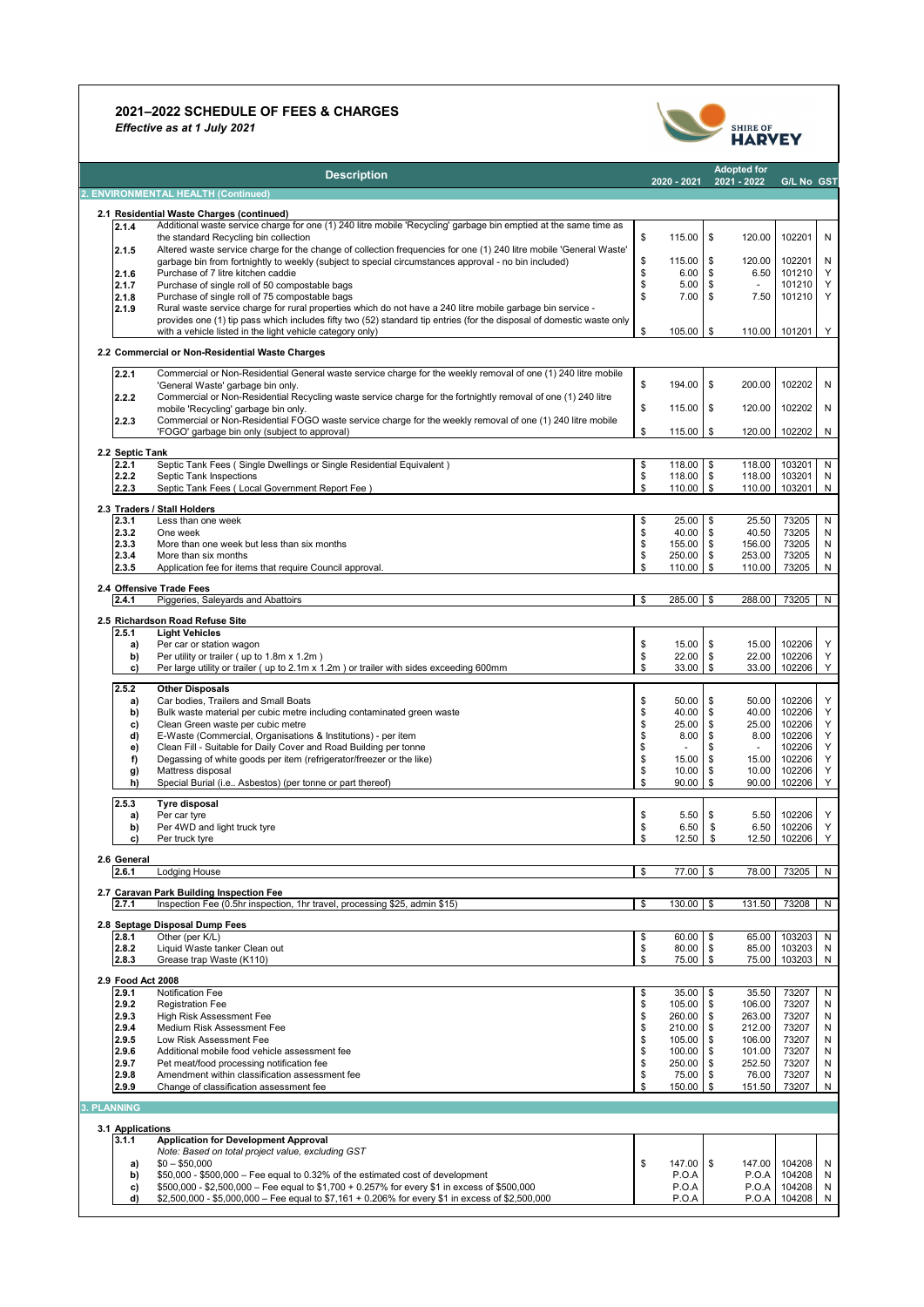

|            |                  | <b>Description</b>                                                                                                              |          | 2020 - 2021     |          | <b>Adopted for</b><br>2021 - 2022 | G/L No GST       |   |
|------------|------------------|---------------------------------------------------------------------------------------------------------------------------------|----------|-----------------|----------|-----------------------------------|------------------|---|
|            |                  | <b>PLANNING (Continued)</b>                                                                                                     |          |                 |          |                                   |                  |   |
|            |                  | 3.1 Applications (Continued)                                                                                                    |          |                 |          |                                   |                  |   |
|            | e)               | \$5,000,000 - \$21,500,000 - Fee equal to \$12,633 + 0.123% for every \$1in excess of \$5,000,000                               |          | P.O.A           |          | P.O.A                             | 104208           | N |
|            | f)               | Greater than \$21,500,000                                                                                                       |          | \$34,196.00     | \$       | 34,196.00                         | 104208           | N |
|            | g)               | If development has commenced or been carried out prior to application, an additional amount is due, by way of                   |          |                 |          |                                   |                  |   |
|            |                  | penalty, being twice the amount of the maximum fee payable for determination of the application under paragraph                 |          |                 |          |                                   |                  |   |
|            |                  | $(a), (b), (c), (d), (e)$ or $(f)$                                                                                              |          |                 |          |                                   | 104208           | N |
|            |                  | Note: Advertising fees may also be applicable (see 3.1.6)                                                                       |          |                 |          |                                   |                  |   |
|            | h)               | Determining an application to amend or cancel development approval                                                              | \$       | 295.00          | \$       | 295.00                            | 104208           | N |
|            | 3.1.2            | <b>Extractive Industry Licence</b>                                                                                              |          |                 |          |                                   |                  |   |
|            | a)               | Application for Development Approval - Extractive Industry                                                                      | \$       | 739.00          | \$       | 739.00                            | 135201           | Ν |
|            | b)               | Application for Extractive Industry Licence                                                                                     | \$       | 852.00          | \$       | 852.00                            | 135201           | Ν |
|            | C)               | Annual Licence Fee - Excavation is less than one (1) Hectare                                                                    | \$       | 697.00          | \$       | 697.00                            | 135201           | Ν |
|            |                  | $-$ Excavation is greater than one (1) but less than five (5) Hectares                                                          | \$       | 775.00          | \$       | 775.00                            | 135201           | N |
|            |                  | - Excavation is greater than five (5) Hectares                                                                                  | \$       | 1,046.00        | \$       | 1.046.00                          | 135201           | N |
|            | d)               | Transfer of licence                                                                                                             | \$<br>\$ | 350.00          | \$       | 350.00                            | 135201           | Ν |
|            | e)               | If extraction has already commenced prior to application, an additional amount is due by way of penalty                         |          | 2,217.00        | - \$     | 2,217.00                          | 135201           | N |
|            |                  | Note: Advertising fees may also be applicable (see 3.1.6)                                                                       |          |                 |          |                                   |                  |   |
|            | 3.1.3            | <b>Home Occupations</b>                                                                                                         |          |                 |          |                                   |                  |   |
|            | a)               | Application for Development Approval - Home Occupation                                                                          | \$       | 222.00          | \$       | 222.00                            | 104201           | Ν |
|            | b)               | Annual Renewal Fee for Home Occupation                                                                                          | \$       | 73.00           | \$       | 73.00                             | 104201           | N |
|            | C)               | If approval to be renewed has expired, an additional fee is due, by way of penalty                                              | \$       | 219.00          | \$       | 219.00                            | 104201           | N |
|            | d)               | If Home Occupation has already commenced prior to application, an additional fee is due by way of penalty                       | \$       | 666.00          | \$       | 666.00                            | 104201           | N |
|            |                  | Note: Advertising fees may also be applicable (see 3.1.6)                                                                       |          |                 |          |                                   |                  |   |
|            | 3.1.4            | <b>Commercial Vehicle Parking</b>                                                                                               |          |                 |          |                                   |                  |   |
| <b>NEW</b> | a)               | Application for Development Approval - Commercial Vehicle Parking                                                               | \$       |                 | \$       | 222.00                            | 104201           | N |
| <b>NEW</b> | b)               | Annual Renewal Fee for Commercial Vehicle Parking                                                                               | \$       |                 | \$       | 73.00                             | 104201           | N |
| <b>NEW</b> | C)               | If approval to be renewed has expired, an additional fee is due, by way of penalty                                              | \$       |                 | \$       | 219.00                            | 104201           | N |
|            | d)               | If Comercial Vehicle Parking has already commenced prior to application, an additional fee is due by way of                     |          |                 |          |                                   |                  |   |
|            |                  | penalty                                                                                                                         | \$       | 666.00          | \$       | 666.00                            | 104201           | N |
|            |                  | Note: Advertising fees may also be applicable (see 3.1.6)                                                                       |          |                 |          |                                   |                  |   |
|            | 3.1.5            | <b>Place of Landscape Value</b>                                                                                                 |          |                 |          |                                   |                  |   |
| <b>NEW</b> | a)               | Application for Development Approval - Place of Landscape Value                                                                 | \$       |                 | \$       | 295.00                            | 104208           | N |
|            | b)               | If development has commenced or been carried out prior to application, an additional amount is due by way of                    |          |                 |          |                                   |                  |   |
| <b>NEW</b> |                  | penalty                                                                                                                         | \$       |                 | \$       | 885.00                            | 104208           | N |
|            |                  | Note: Advertising fees may also be applicable (see 3.1.6)                                                                       |          |                 |          |                                   |                  |   |
|            |                  |                                                                                                                                 |          |                 |          |                                   |                  |   |
|            | 3.1.6            | Other                                                                                                                           |          |                 |          |                                   |                  |   |
|            | a)               | Application for Change of Use or for alteration or extension or Change of a Non-Conforming Use, where                           |          |                 |          |                                   |                  |   |
|            |                  | development is not occurring                                                                                                    | \$       | 295.00          | \$       | 295.00                            | 104208           | N |
|            | b)               | If Change of Use or the alteration or extension or Change of Non-Conforming Use has already commenced, an                       | \$       |                 | \$       | 885.00                            | 104208           | N |
|            | C)               | additional fee is due by way of penalty<br>Advertising of Applications - Cost of Publications, plus 10% Administration fee      |          | 885.00<br>P.O.A |          | P.O.A                             | 104115           | N |
|            | d)               | Application for Development Approval - Building Envelope Modification                                                           | \$       | 147.00          | \$       | 147.00                            | 104208           | N |
|            |                  |                                                                                                                                 |          |                 |          |                                   |                  |   |
|            | 3.2 Publications |                                                                                                                                 |          |                 |          |                                   |                  |   |
|            | 3.2.1            | <b>Scheme Text</b>                                                                                                              | \$       | 60.00           | \$       | 60.00                             | 104236           | N |
|            | 3.2.2            | Scheme Text - Electronic Version                                                                                                | \$       | 32.00           | \$       | 32.00                             | 104236           | N |
|            | 3.2.3            | <b>Local Planning Strategy</b>                                                                                                  | \$       | 26.00           | \$       | 26.00                             | 104236 N         |   |
|            | 3.2.4            | Local Planning Strategy - Electronic Version                                                                                    | \$<br>\$ | 13.00           | \$<br>\$ | 13.00                             | 104236           | N |
|            | 3.2.5            | <b>Other Reports</b>                                                                                                            |          | 26.00           |          | 26.00                             | 104236           | N |
|            |                  | 3.3 Scheme Amendments                                                                                                           |          |                 |          |                                   |                  |   |
|            | 3.3.1            | Fee as per r.48(3) of Planning and Development Regulations 2009                                                                 |          | P.O.A           |          |                                   | P.O.A   104209 N |   |
|            | 3.3.2            | Additional fee may be applicable as per r.49 of Planning and Development Regulations 2009                                       |          | P.O.A           |          | P.O.A                             | 104209           | N |
|            | 3.3.3            | Advertising of Amendments - Cost of Publications, plus 10% Administration fee                                                   |          | P.O.A           |          | P.O.A                             | 104203           | N |
|            |                  | 3.4 Structure Plans, Local Development Plans                                                                                    |          |                 |          |                                   |                  |   |
|            | 3.4.1            | Fee as per r.48(3) of Planning and Development Regulations 2009                                                                 |          | P.O.A           |          | P.O.A                             | 104209           | N |
|            | 3.4.2            | Additional fee may be applicable as per r.49 of Planning and Development Regulations 2009                                       |          | P.O.A           |          | P.O.A                             | 104209           | N |
|            | 3.4.3            | Advertising of Amendments - Cost of Publications, plus 10% Administration fee                                                   |          | P.O.A           |          | P.O.A                             | 104203           | N |
|            |                  |                                                                                                                                 |          |                 |          |                                   |                  |   |
|            |                  | 3.5 Miscellaneous Charges                                                                                                       |          |                 |          |                                   |                  |   |
|            | 3.5.1            | Property Information Questionnaire (Orders and Requisitions)                                                                    | \$       | 90.00           | \$       | 90.00                             | 104202           | Ν |
|            | 3.5.2            | Issue of Planning Advice                                                                                                        | \$       | 73.00           | \$       | 73.00                             | 104205           | Υ |
|            | 3.5.3            | Issue of zoning certificate                                                                                                     | \$       | 73.00           | \$       | 73.00                             | 104208           | N |
|            | 3.5.4            | Planning Information Search (plus per page price see 5.1)                                                                       | \$       | 23.00           | \$       | 23.00                             | 104202           | N |
|            |                  | 3.6 Provision of a Subdivision Clearance                                                                                        |          |                 |          |                                   |                  |   |
|            | 3.6.1            | Not more than 5 lots (Per Lot)                                                                                                  | \$       | 73.00           | \$       | 73.00                             | 104208           | N |
|            | 3.6.2            | More than 5 lots but not more than 195 lots (Per Lot) \$73 per lot for the first 5 lots and then \$35 per lot up to 195         |          |                 |          |                                   |                  |   |
|            |                  | lots                                                                                                                            |          | P.O.A           |          | P.O.A                             | 104208           | N |
|            | 3.6.3            | More than 195 lots                                                                                                              | \$       | 7,393.00        | \$       | 7,393.00                          | 104208           | N |
|            |                  |                                                                                                                                 |          |                 |          |                                   |                  |   |
|            |                  | <b>INFRASTRUCTURE SERVICES</b>                                                                                                  |          |                 |          |                                   |                  |   |
|            |                  | 4.1 Storm Water Drainage Connection Fee                                                                                         |          |                 |          |                                   |                  |   |
|            | 4.1.1            | Administration and Inspection Fee for drainage connection by private contractor                                                 |          | P.O.A           |          |                                   | P.O.A 121204     | N |
|            |                  |                                                                                                                                 |          |                 |          |                                   |                  |   |
|            |                  | 4.2 Subdivision Supervision Fees                                                                                                |          |                 |          |                                   |                  |   |
|            | 4.2.1            | Supervision Fee 1.5% of Total Value of All Work                                                                                 |          | P.O.A           |          | P.O.A                             | 120208           | N |
|            |                  |                                                                                                                                 |          |                 |          |                                   |                  |   |
|            | 4.3.1            | 4.3 Defects Liability Bond<br>Defects Liability Bond at 5% of the works based on the total contractual cost of the subdivision. |          | P.O.A           |          | P.O.A                             |                  |   |
|            |                  |                                                                                                                                 |          |                 |          |                                   |                  |   |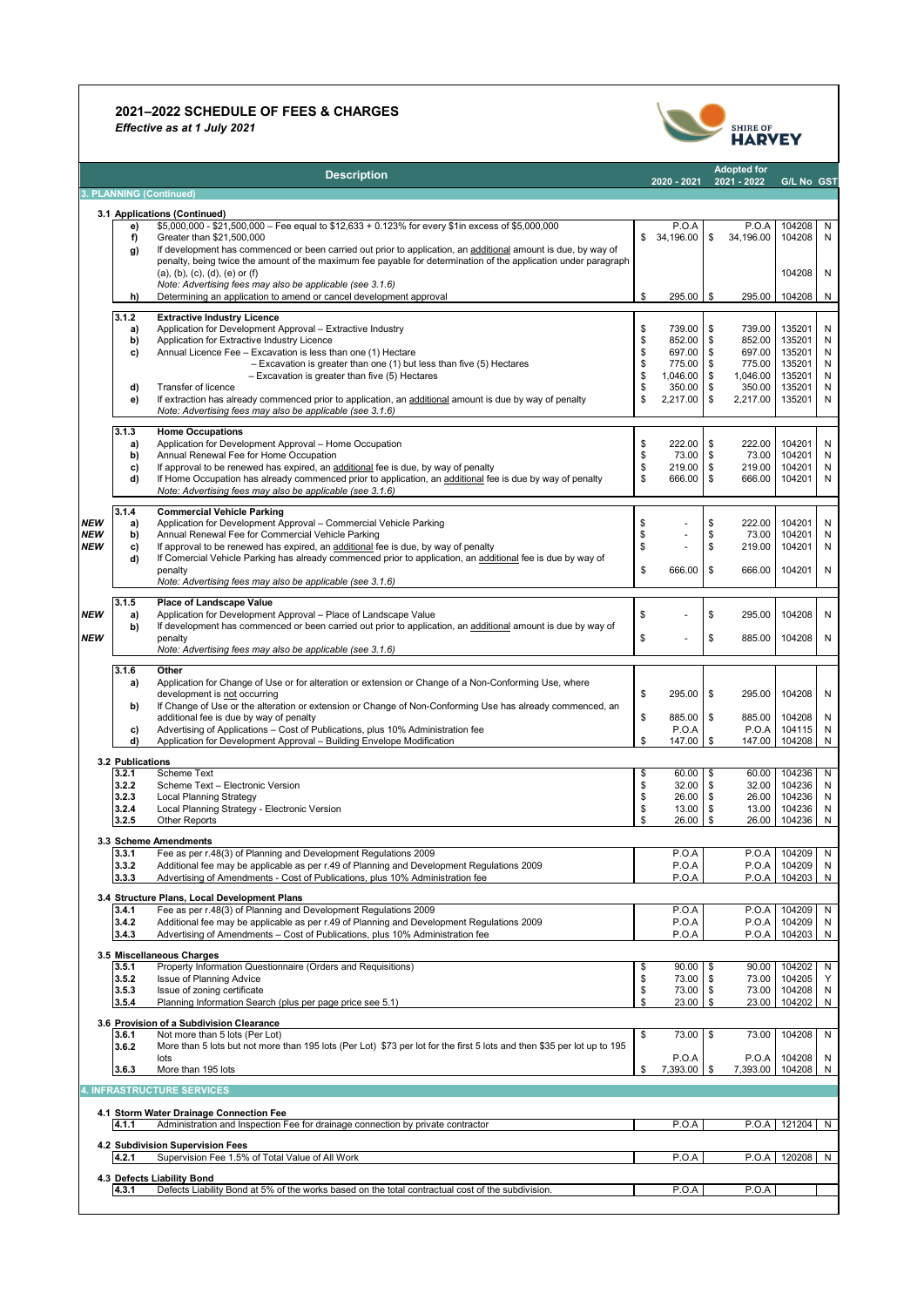$\overline{\phantom{a}}$ 



|            |                              | <b>Description</b>                                                                                                    |          | 2020 - 2021      | <b>Adopted for</b><br>$2021 - 2022$ | G/L No GST     |                        |
|------------|------------------------------|-----------------------------------------------------------------------------------------------------------------------|----------|------------------|-------------------------------------|----------------|------------------------|
|            |                              | 4. INFRASTRUCTURE SERVICES (Continued)                                                                                |          |                  |                                     |                |                        |
|            |                              | 4.4 Landscape Maintenance Bond                                                                                        |          |                  |                                     |                |                        |
|            | 4.4.1                        | Landscape Maintenance Bond at 5% of the contract value for landscape works                                            |          | P.O.A            | P.O.A                               |                |                        |
|            |                              | 4.5 Outstanding Works Bond                                                                                            |          |                  |                                     |                |                        |
|            | 4.5.1                        | 25% surcharge be placed on the value of all outstanding works                                                         |          | P.O.A            | P.O.A                               |                | Y                      |
|            | 4.5.2                        | A non refundable administrative fee to the amount of \$1,000 to be paid to Council                                    |          | P.O.A            | P.O.A                               | 120208         | N                      |
|            |                              |                                                                                                                       |          |                  |                                     |                |                        |
|            | 4.6 Other<br>4.6.1           | Sale of standpipe water                                                                                               | \$       |                  |                                     | P.O.A 135204   |                        |
|            |                              |                                                                                                                       |          |                  |                                     |                |                        |
|            |                              | <b>5. CORPORATE SERVICES</b>                                                                                          |          |                  |                                     |                |                        |
|            | 5.1 Photocopying             |                                                                                                                       |          |                  |                                     |                |                        |
|            | 5.1.1                        | A4 Paper (per copy)                                                                                                   | \$       | 1.00             | 1.00<br>\$                          | 45203          | Y                      |
|            | 5.1.2                        | A3 Paper (per copy)                                                                                                   | \$       | 2.00             | \$<br>2.00                          | 45203          | Υ                      |
|            | 5.1.3                        | A1 Large Plan Copying (per copy)                                                                                      | \$       | 7.00             | 7.00<br>\$                          | 45203          | Y                      |
|            | 5.1.4<br>5.1.5               | A2 Small Plan Copying (per copy)                                                                                      | \$<br>\$ | 5.00<br>14.00    | \$<br>5.00<br>\$<br>14.00           | 45203<br>45203 | Y<br>Y                 |
| <b>NEW</b> | 5.1.6                        | A0 Large Plan Copying (per copy)<br><b>Binding Charge</b>                                                             | \$       |                  | \$<br>2.50                          | 45203          | Y                      |
|            |                              |                                                                                                                       |          |                  |                                     |                |                        |
|            |                              | 5.2 Minutes and Agendas<br>Minutes - one (1) year subscription                                                        |          |                  |                                     | 45204          | ${\sf N}$              |
|            | 5.2.1<br>5.2.2               | Agendas - one (1) year Subscription                                                                                   | \$<br>\$ | 375.00<br>375.00 | \$<br>380.00<br>\$<br>380.00        | 45204          | N                      |
|            | 5.2.3                        | Single copies per month                                                                                               | \$       | 50.00            | \$<br>50.00                         | 45204          | N                      |
|            |                              |                                                                                                                       |          |                  |                                     |                |                        |
|            | 5.3 Electoral Rolls<br>5.3.1 | District of Shire Of Harvey                                                                                           | \$       | 75.00            | 75.00<br>\$                         | 45204          | N                      |
|            |                              |                                                                                                                       |          |                  |                                     |                |                        |
|            |                              | 5.4 Rates Search Fees (Not to be used for commercial purposes)                                                        |          |                  |                                     |                |                        |
|            | 5.4.1                        | Up to 5 Properties                                                                                                    | \$       | 16.00<br>55.00   | 16.00<br>\$<br>55.00                | 45202<br>45202 | N                      |
|            | 5.4.2<br>5.4.3               | 6 to 20 Properties<br>20 or More Properties (Minimum of \$55 then \$1.50 per additional Property)                     | \$<br>\$ | 55.00            | \$<br>\$<br>55.00                   | 45202          | Ν<br>N                 |
|            | 5.4.4                        | Whole Shire (Government Departments only)                                                                             | \$       | 160.00           | \$<br>160.00                        | 45202          | N                      |
|            |                              |                                                                                                                       |          |                  |                                     |                |                        |
|            | 5.5 Rates Fees<br>5.5.1      | Direct Debit Establishment Fee                                                                                        | \$       | 20.00            | \$<br>20.00                         | 31211          | N                      |
|            | 5.5.2                        | Direct Debit Dishonour Fee                                                                                            | \$       | 10.00            | \$<br>10.00                         | 31211          | Ν                      |
|            | 5.5.3                        | Time Payments Annual Management Fee                                                                                   | \$       | 50.00            | \$<br>50.00                         | 31211          | N                      |
|            | 5.5.4                        | Time Payments - Late Payment Fee                                                                                      | \$       | 20.00            | 20.00<br>\$                         | 31211          | Ν                      |
|            | 5.5.5                        | Rates Instalment Fees - 2 Instalments                                                                                 | \$       | 5.00             | \$<br>5.00                          | 31211          | Ν                      |
|            | 5.5.6                        | Rates Instalment Fees - 4 Instalments                                                                                 | \$       | 15.00            | \$<br>15.00                         | 31211          | N                      |
|            |                              | 5.6 Administration Fees                                                                                               |          |                  |                                     |                |                        |
|            | 5.6.1                        | Administration Fee - Dishonoured Payment                                                                              | \$       | 20.00            | \$<br>20.00                         | 31211          | Ν                      |
|            | 5.6.2                        | Fines Enforcement - Final Demand Fee                                                                                  | \$       | 21.90            | 21.90<br>\$                         | 45201          | Ν                      |
|            | 5.6.3                        | Fines Enforcement - Preparation of Enforcement Certificate<br>Fines Enforcement - Registration of Infringement Notice | \$<br>\$ | 18.65<br>70.00   | \$<br>18.65<br>\$<br>70.00          | 45201<br>45201 | ${\sf N}$              |
|            | 5.6.4                        |                                                                                                                       |          |                  |                                     |                | Ν                      |
|            |                              | 5.7 Loans - Self Supporting                                                                                           |          |                  |                                     |                |                        |
|            | 5.7.1                        | Establishment fee (Fee payable as once only charge prior to raising of loan)                                          | \$       | 1.000.00         | \$<br>1,000.00                      | 45209          | Υ                      |
|            | 5.7.2                        | Service Fee - Per Repayment                                                                                           | \$       | 70.00            | \$<br>70.00                         | 45209          | Y                      |
|            |                              | 5.8 Freedom of Information (Refer Freedom of Information Regulations)                                                 |          |                  |                                     |                |                        |
|            | 5.8.1                        | <b>Application Fee</b>                                                                                                | \$       | 30.00            | \$<br>30.00                         | 45220          | N                      |
|            | 5.8.2                        | Charge Dealing with Application - Per Hour                                                                            | \$       | 30.00            | 30.00<br>\$                         | 45220          | N                      |
|            | 5.8.3<br>5.8.4               | Charge Supervision Access - Per Hour<br>Photocopying Charge - Per Hour                                                | \$<br>\$ | 30.00<br>30.00   | \$<br>30.00<br>30.00<br>\$          | 45220<br>45220 | ${\sf N}$<br>${\sf N}$ |
|            |                              |                                                                                                                       | \$       | 0.20             | 0.20                                | 45220          | N                      |
|            | 5.8.5                        | – Per copy<br>Delivery, Package & Postage Charge - Actual Cost                                                        |          | P.O.A            | P.O.A                               | 45220          | N                      |
|            | 5.8.6                        | Advance Deposit - 25% of Estimated Costs                                                                              |          | P.O.A            | P.O.A                               | 45220          | N                      |
|            |                              | 5.9 Shire of Harvey Number Plates                                                                                     |          |                  |                                     |                |                        |
|            | 5.9.1                        | Sale of Number plates                                                                                                 | \$       | 330.00           | \$                                  | 335.00 132207  | Y                      |
|            |                              |                                                                                                                       |          |                  |                                     |                |                        |
|            | <b>6. RANGER SERVICES</b>    |                                                                                                                       |          |                  |                                     |                |                        |
|            |                              | 6.1 Dog Poundage, Penalties and Fees                                                                                  |          |                  |                                     |                |                        |
|            | 6.1.1                        | Seizure and impounding of a dog                                                                                       | \$       | 61.00            | 61.00<br>\$                         | 53202          | N                      |
|            | 6.1.2                        | Sustenance per day                                                                                                    | \$       | 13.50            | 13.50<br>\$                         | 53214          | N                      |
|            | 6.1.3                        | Eunthanasia of a dog                                                                                                  | \$       | 75.00            | \$<br>75.00                         | 53219          | N                      |
|            |                              | 6.2 Cat Poundage, Penalties and Fees                                                                                  |          |                  |                                     |                |                        |
|            | 6.2.1                        | Seizure and impounding of a cat                                                                                       | \$       | 61.00            | 61.00<br>\$                         | 53222          | Ν                      |
|            | 6.2.2                        | Sustenance per day<br>Euthanasia of a cat                                                                             | \$       | 13.50            | 13.50<br>\$                         | 53223          | N                      |
|            | 6.2.3                        |                                                                                                                       | \$       | 75.00            | \$<br>75.00                         | 53224          | N                      |
|            | 6.3 Poundage                 |                                                                                                                       |          |                  |                                     |                |                        |
|            | 6.3.1                        | Horse, mules, asses, camels, bulls, cows or boars, per head                                                           |          |                  |                                     |                |                        |
|            | a)                           | Impounded Before 6pm                                                                                                  | \$       | 27.00            | 27.00<br>\$                         | 53208          | Ν                      |
|            | b)<br>C)                     | Impounded After 6pm<br>Poundage Fees for the first 24 Hours                                                           | \$<br>\$ | 40.00<br>20.50   | 40.00<br>\$<br>\$<br>20.50          | 53208<br>53208 | N<br>N                 |
|            | d)                           | Each subsequent 24 Hours or Part Thereof                                                                              | \$       | 11.50            | 11.50<br>\$                         | 53208          | N                      |
|            | e)                           | Sustenance for each 24 Hours or Part Thereof                                                                          | \$       | 14.00            | \$<br>14.00                         | 53215          | N                      |
|            | f)                           | Transportation - Costs as incurred by Council                                                                         |          | P.O.A            | P.O.A                               | 53210          | N                      |
|            | 6.3.2                        | Mares, geldings, colts, fillies, foals, oxen, steers, heifers, calves or rams per head                                |          |                  |                                     |                |                        |
|            | a)                           | Impounded Before 6pm                                                                                                  | \$       | 27.00            | 27.00<br>\$                         | 53208          | N                      |
|            | b)                           | Impounded After 6pm                                                                                                   | \$       | 40.00            | \$<br>40.00                         | 53208          | N                      |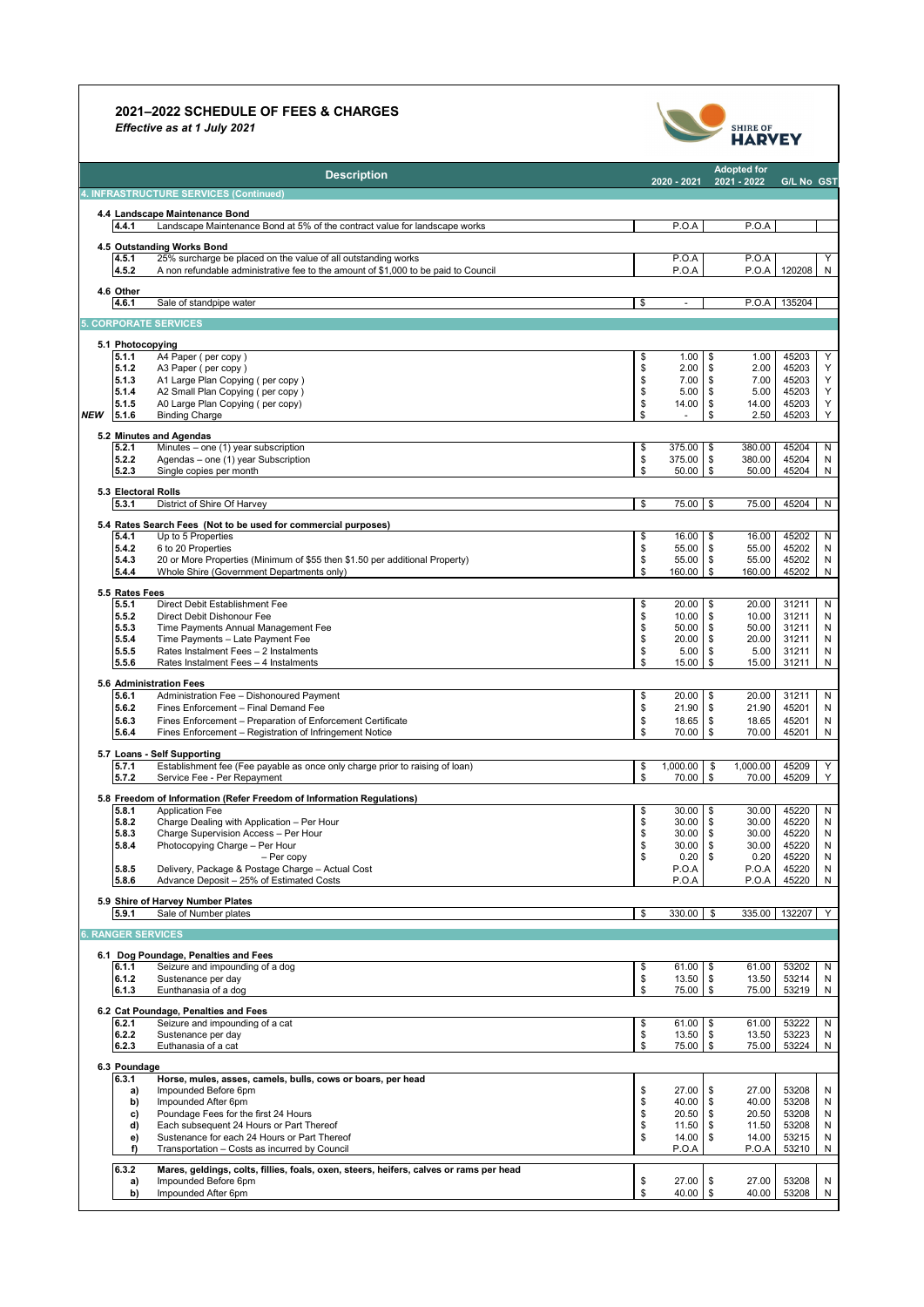

|            |                      | <b>Description</b>                                                                                                            |          | 2020 - 2021      |                    | <b>Adopted for</b><br>2021 - 2022 | G/L No GST         |        |
|------------|----------------------|-------------------------------------------------------------------------------------------------------------------------------|----------|------------------|--------------------|-----------------------------------|--------------------|--------|
|            |                      | 6. RANGER SERVICES (Continued)                                                                                                |          |                  |                    |                                   |                    |        |
|            |                      | 6.3 Poundage (Continued)                                                                                                      |          |                  |                    |                                   |                    |        |
|            | 6.3.2                | Mares, geldings, colts, fillies, foals, oxen, steers, heifers, calves or rams per head<br>Poundage Fee for the first 24 Hours |          |                  |                    |                                   |                    |        |
|            | C)<br>d)             | Each subsequent 24 Hours or Part Thereof                                                                                      | \$<br>\$ | 14.00<br>7.40    | \$<br>\$           | 14.00<br>7.40                     | 53208<br>53208     | N<br>N |
|            | e)                   | Sustenance for each 24 Hours or Part Thereof                                                                                  | \$       | 7.40             | \$                 | 7.40                              | 53215              | N      |
|            | f)                   | Transportation - Costs as incurred by Council                                                                                 |          | P.O.A            |                    | P.O.A                             | 53210              | N      |
|            | 6.3.3                | Wethers ,ewes, lambs and goats, per head                                                                                      |          |                  |                    |                                   |                    |        |
|            | a)                   | Impounded Before 6pm                                                                                                          | \$       | 20.50            | \$                 | 20.50                             | 53208              | N      |
|            | b)<br>C)             | Impounded After 6pm<br>Poundage Fee for the first 24 Hours                                                                    | \$<br>\$ | 14.00<br>14.00   | \$<br>\$           | 14.00<br>14.00                    | 53208<br>53208     | N<br>N |
|            | d)                   | Each subsequent 24 Hours or Part Thereof                                                                                      | \$       | 7.40             | \$                 | 7.40                              | 53208              | N      |
|            | e)                   | Sustenance for each 24 Hours or Part Thereof                                                                                  | \$       | 7.40             | \$                 | 7.40                              | 53215              | N      |
|            | f)                   | Transportation - Costs as incurred by Council                                                                                 |          | P.O.A            |                    | P.O.A                             | 53210              | N      |
|            | 6.3.4                | Pigs, per head                                                                                                                |          |                  |                    |                                   |                    |        |
|            | a)<br>b)             | Impounded Before 6pm<br>Impounded After 6pm                                                                                   | \$<br>\$ | 27.00<br>40.00   | \$<br>\$           | 27.00<br>40.00                    | 53208<br>53208     | N<br>N |
|            | c)                   | Poundage Fee for the first 24 Hours                                                                                           | \$       | 14.00            | -\$                | 14.00                             | 53208              | N      |
|            | d)                   | Each subsequent 24 Hours or Part Thereof                                                                                      | \$       | 7.40             | \$                 | 7.40                              | 53215              | N      |
|            | e)<br>f)             | Sustenance for each 24 Hours or Part Thereof<br>Transportation - Costs as incurred by Council                                 | \$       | 7.40<br>P.O.A    | \$                 | 7.40<br>P.O.A                     | 53210              | N<br>N |
|            |                      |                                                                                                                               |          |                  |                    |                                   |                    |        |
|            | 6.4.1                | 6.4 Miscellaneous Applications<br>Kennel Application Fee                                                                      |          | 73.00            |                    | 73.00                             | 53204              | N      |
|            | 6.4.2                | <b>Cattery Application Fee</b>                                                                                                | \$<br>\$ | 73.00            | \$<br>\$           | 73.00                             | 53204              | N      |
| <b>NEW</b> | 6.4.3                | Application to keep more than the prescribed number of dogs                                                                   | \$       | ÷.               | \$                 | 90.00                             | 53210              |        |
| <b>NEW</b> | 6.4.4                | Dangerous Dog - Signage & Equipment - Costs as incurred by Council                                                            | \$       |                  |                    | P.O.A                             | 53210              |        |
|            | 6.5 Cat Trap Hire    |                                                                                                                               |          |                  |                    |                                   |                    |        |
|            | 6.5.1                | First Week No Charge - Thereafter \$3.50 Per Day                                                                              | \$       | 3.50             | \$                 | 3.50                              | 53210              | Υ      |
|            | 6.5.2                | Bond for Cat Trap Hire                                                                                                        | \$       | 30.00            | \$                 | 30.00                             | 53207              | N      |
|            |                      | 6.6 Others Impounds and costs                                                                                                 |          |                  |                    |                                   |                    |        |
|            | 6.6.1<br>6.6.2       | Vehicle poundage - Per day<br>Vehicle towage - At cost, plus 10% administration fee                                           | \$       | 9.50<br>P.O.A    | \$                 | 9.50<br>P.O.A                     | 54205<br>54205     | N<br>N |
| <b>NEW</b> | 6.6.3                | Shopping Trolley - Impound Fee                                                                                                | \$       | $\overline{a}$   | \$                 | 50.00                             | 54205              | N      |
|            | 6.6.4                | Shopping Trolley - Per day                                                                                                    | \$       |                  | \$                 | 5.00                              | 54205              | N      |
|            |                      | 6.7 Commonage Fees                                                                                                            |          |                  |                    |                                   |                    |        |
|            | 6.7.1                | Bulls, Cows, Steers, Heifers, Calves - Per Head / Week                                                                        | \$       | 7.40             | \$                 | 7.40                              | 105201             | Y      |
|            | 6.7.2                | Horses, Mares, Geldings, Colts, Fillies & Foals - Per Head / Week                                                             | \$       | 21.50            | \$                 | 21.50                             | 105201             | Y      |
|            | 6.8 Dog Registration | as per the WA Dog Act 1976 & Dog Regulations 2013                                                                             |          |                  |                    |                                   |                    |        |
|            | 6.8.1                | Sterilised Dog Standard fee - One Year                                                                                        | \$       | 20.00            | \$                 | 20.00                             | 53203              | N      |
|            |                      | - Three Years                                                                                                                 | \$       | 42.50            | \$                 | 42.50                             | 53203              | N      |
|            |                      | - Lifetime                                                                                                                    | \$       | 100.00           | \$                 | 100.00                            | 53203              | N      |
|            | 6.8.2                | (Pensioner 50% of Standard fee) (Stock Dog 25% of Standard fee)<br>Unsterilised Dog Standard fee - One Year                   | \$       | 50.00            | \$                 | 50.00                             | 53203              | N      |
|            |                      | - Three Years                                                                                                                 | \$       | 120.00           | \$                 | 120.00                            | 53203              | N      |
|            |                      | - Lifetime                                                                                                                    | \$       | 250.00           | \$                 | 250.00                            | 53203              | N      |
|            |                      | (Pensioner 50% of Standard fee) (Stock Dog 25% of Standard fee)                                                               |          |                  |                    |                                   |                    |        |
|            | 6.9 Cat Registration | as per the WA Cat Act 2011 & Cat Regulations 2012                                                                             |          |                  |                    |                                   |                    |        |
|            | 6.9.1                | Sterilised Cat Standard fee - One Year                                                                                        | \$       | 20.00            | \$                 | 20.00                             | 53221              | N      |
|            |                      | – Three Years                                                                                                                 | \$       | 42.50            | $\mathbf{\hat{s}}$ | 42.50                             | 53221              | N      |
|            |                      | – Lifetime<br>(Pensioner 50% of Standard fee)                                                                                 | \$       | 100.00           | \$                 | 100.00                            | 53221              | N      |
|            |                      |                                                                                                                               |          |                  |                    |                                   |                    |        |
| <b>NEW</b> | 6.10.1               | 6.10 Fire Hazard Clearing<br><b>Administration Fee</b>                                                                        | \$       |                  | \$                 | 138.00                            | 51210              | Υ      |
| <b>NEW</b> | 6.10.2               | Contractors Fee - Costs as incurred by Council                                                                                | \$       |                  |                    | P.O.A                             | 51210              | Y      |
|            |                      | 7. DR PETER TOPHAM MEMORIAL POOL                                                                                              |          |                  |                    |                                   |                    |        |
|            |                      |                                                                                                                               |          |                  |                    |                                   |                    |        |
|            | 7.1 Entry Charges    |                                                                                                                               |          |                  |                    |                                   |                    |        |
|            | 7.1.1<br>7.1.2       | Adult (per session)<br>Children/Seniors(per session)                                                                          | \$<br>\$ | 4.70<br>3.70     | \$<br>\$           | 4.80<br>3.80                      | 111204<br>112205   | Y<br>Y |
|            | 7.1.3                | Pensioners (Aged - per session)                                                                                               | \$       | 3.20             | -\$                | 3.30                              | 112204             | Y      |
|            | 7.1.4                | Schools (per person/session)                                                                                                  | \$       | 3.20             | - \$               | 3.40                              | 112201             | Υ      |
|            | 7.1.5                | Multiple Entry Book of 10 Tickets - Adult<br>- Children                                                                       | \$<br>\$ | 42.00<br>32.00   | -\$<br>\$          | 43.00<br>33.00                    | 112214<br>112215   | Y<br>Y |
|            | 7.1.6                | Memberships - Family (2 Adults and Children Under 17 Years)                                                                   | \$       | 280.00           | \$                 | 286.00                            | 112213             | Y      |
|            |                      | - Adult                                                                                                                       | \$       | 140.00           | \$                 | 143.00                            | 112211             | Υ      |
|            |                      | - Children/Concession<br>- Senior Couple                                                                                      | \$<br>\$ | 115.00<br>210.00 | \$<br>\$           | 118.00<br>215.00                  | 112212 Y<br>112225 | Y      |
|            | 7.1.7                | Private Hire of Pool After Hours - Per Hour                                                                                   | \$       | 115.00           | \$                 | 118.00                            | 112201             | Y      |
|            | 7.1.8                | Inflatable Play Equipment - Small children (ages 5-10) with parental supervision - First hour                                 | \$       | 65.00            | \$                 | 65.00                             | 112217             | Y      |
|            |                      | - Per additional hour                                                                                                         | \$       | 40.00            | s                  |                                   | 112217             | Υ      |
|            |                      | 8. HALLS AND RECREATIONAL GROUNDS                                                                                             |          |                  |                    |                                   |                    |        |
|            | 8.1 RSL Hall Harvey  |                                                                                                                               |          |                  |                    |                                   |                    |        |
|            | 8.1.1                | Entrepreneurial Travelling or Live Shows - Per Hour                                                                           | \$       | 57.00            | -\$                | 57.50                             | 111216             | Y      |
|            | 8.1.2                | With Alcohol - Local Organisations - Per Hour                                                                                 | \$       | 34.00            | \$                 | 34.50                             | 111216             | Y      |
|            |                      | - Outside Organisations - Per Hour                                                                                            | \$       | $57.00$ \$       |                    | 58.00                             | 111216 Y           |        |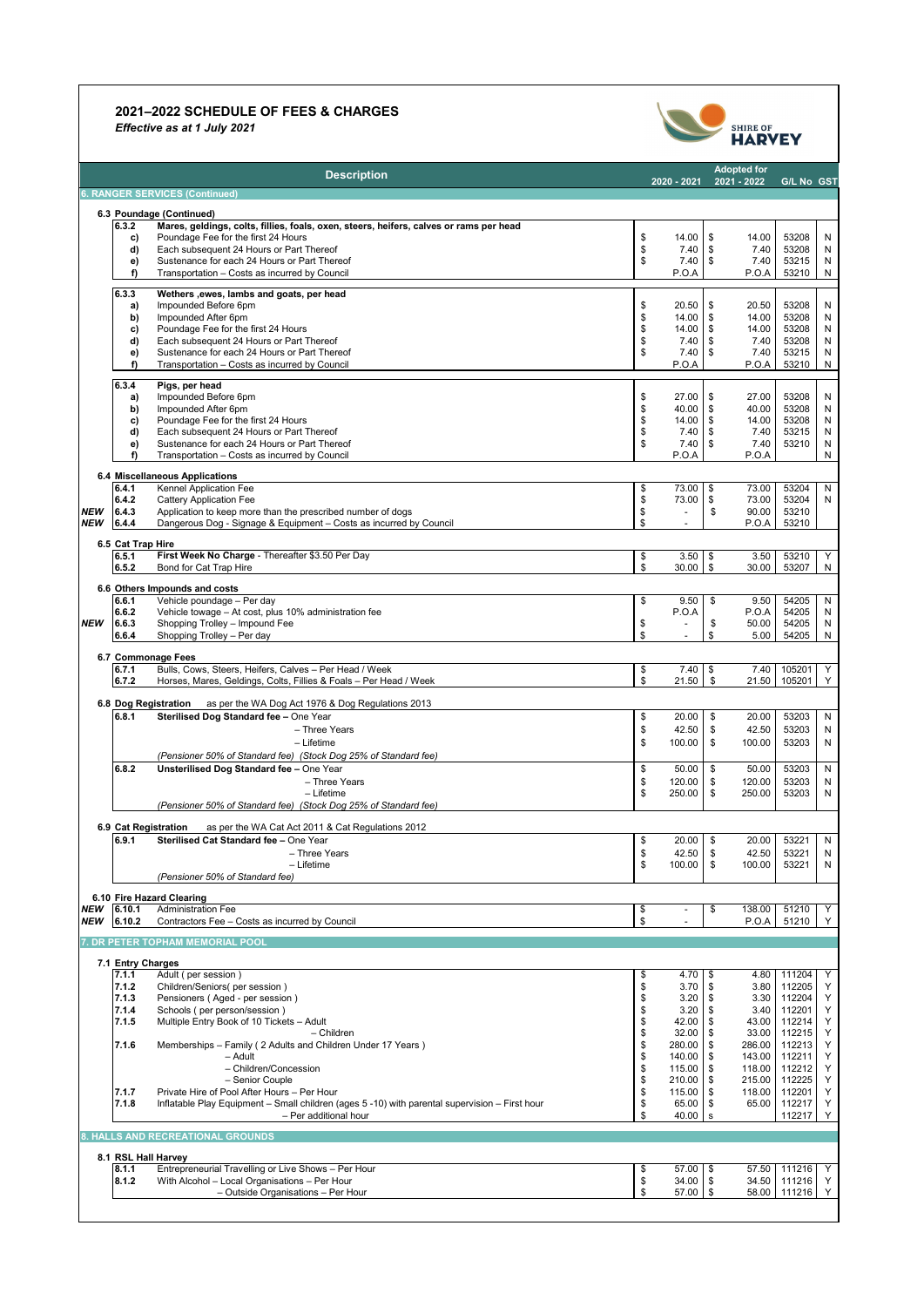

|                    | <b>Description</b><br><b>HALLS AND RECREATIONAL GROUNDS (Continued)</b>                                                                                       |          | 2020 - 2021        | <b>Adopted for</b><br>2021 - 2022 | G/L No GST                |              |
|--------------------|---------------------------------------------------------------------------------------------------------------------------------------------------------------|----------|--------------------|-----------------------------------|---------------------------|--------------|
|                    |                                                                                                                                                               |          |                    |                                   |                           |              |
| 8.1.3              | 8.1 RSL Hall Harvey (Continued)<br>Without Alcohol - Local Organisations - Per Hour                                                                           | \$       | 27.00              | 27.50<br>\$                       | 111216                    | Υ            |
|                    | - Outside Organisations - Per Hour                                                                                                                            | \$       | 41.00              | \$<br>41.50                       | 111216                    | Y            |
| 8.1.4              | Meetings or Seminars etc. - No food or drink - Per Hour                                                                                                       | \$       | 22.00              | 22.50<br>\$                       | 111216                    | Y            |
|                    | - With food or drink - Per Hour                                                                                                                               | \$       | 25.00              | \$<br>25.50                       | 111216                    | Y            |
| 8.1.5              | Sporting and Tutor Groups - Adults - Per Hour<br>- Children to 17 Years - Per Hour                                                                            | \$<br>\$ | 22.00<br>12.50     | 22.50<br>\$<br>13.00<br>\$        | 111216<br>111216          | Y<br>Y       |
| 8.1.6              | Occasional Child Care                                                                                                                                         | \$       | 5.50               | \$                                | 6.00 111216               | Y            |
| 8.1.7              | Playgroup (per session)                                                                                                                                       | \$       | 9.00               | \$<br>9.00                        | 111216                    | Y            |
| 8.1.8              | Hire of Kitchen                                                                                                                                               | \$       | 43.00              | 43.50<br>\$                       | 111216                    | Y            |
| 8.1.9              | Decorating 25% of hourly rate                                                                                                                                 |          | P.O.A              | P.O.A                             | 111216                    | Y            |
|                    | <b>BOND</b> - to be paid on all the above occasions, with alcohol approval.<br><b>BOND</b> - to be paid on all the above occasions, without alcohol approval. | \$<br>\$ | 1,000.00<br>500.00 | \$<br>\$<br>500.00                | 1,000.00 111205<br>111205 | N<br>N       |
|                    |                                                                                                                                                               |          |                    |                                   |                           |              |
| 8.2 Binningup Hall |                                                                                                                                                               |          |                    |                                   |                           |              |
| 8.2.1<br>8.2.2     | Entrepreneurial Travelling or Live Shows - Per Hour                                                                                                           | \$<br>\$ | 57.00<br>34.00     | \$<br>57.50<br>34.50<br>\$        | 111212<br>111212          | Υ<br>Υ       |
|                    | With Alcohol - Local Organisations - Per Hour<br>- Outside Organisations - Per Hour                                                                           | \$       | 57.00              | \$<br>58.00                       | 111212 Y                  |              |
| 8.2.3              | Without Alcohol - Local Organisations - Per Hour                                                                                                              | \$       | 27.00              | 27.50<br>\$                       | 111212                    | Y            |
|                    | - Outside Organisations - Per Hour                                                                                                                            | \$       | 41.00              | 41.50<br>\$                       | 111212                    | Y            |
| 8.2.4              | Meetings or Seminars etc. - No food or drink - Per Hour                                                                                                       | \$       | 22.00              | 22.50<br>\$                       | 111212                    | Y            |
|                    | - With food or drink - Per Hour                                                                                                                               | \$       | 25.00              | \$<br>25.50                       | 111212                    | Y            |
| 8.2.5              | Sporting and Tutor Groups - Adults - Per Hour<br>- Children to 17 Years - Per Hour                                                                            | \$<br>\$ | 22.00<br>12.50     | \$<br>22.50<br>13.00<br>\$        | 111212<br>111212          | Υ<br>Y       |
| 8.2.6              | Occasional Child Care                                                                                                                                         | \$       | 5.50               | \$<br>6.00                        | 111212                    | Y            |
| 8.2.7              | Playgroup (per session)                                                                                                                                       | \$       | 9.00               | l \$<br>9.00                      | 111212 Y                  |              |
| 8.2.8              | Hire of Kitchen                                                                                                                                               | \$       | 43.00              | \$<br>43.50                       | 111212                    | Υ            |
| 8.2.9              | Decorating 25% of hourly rate                                                                                                                                 |          | P.O.A              | P.O.A                             | 111212                    |              |
|                    | BOND - to be paid on all the above occasions, with alcohol approval.                                                                                          | \$<br>\$ | 1,000.00           | \$<br>1,000.00<br>\$              | 111205<br>111205          | N            |
|                    | <b>BOND</b> - to be paid on all the above occasions, without alcohol approval.                                                                                |          | 500.00             | 500.00                            |                           | N            |
|                    | 8.3 Brunswick Community Recreation Centre                                                                                                                     |          |                    |                                   |                           |              |
| 8.3.1              | With Alcohol - Local Organisations                                                                                                                            | \$       | 464.00             | \$<br>469.00                      | 113221                    | Υ            |
|                    | - Outside Organisations                                                                                                                                       | \$<br>\$ | 608.00<br>8.50     | \$<br>614.00<br>\$<br>9.00        | 113221<br>113221          | Y<br>Y       |
| 8.3.2              | Decorating - Per Hour<br>Without Alcohol - Local Organisations                                                                                                | \$       | 237.00             | 239.50<br>\$                      | 113221                    | Y            |
|                    | - Outside Organisations                                                                                                                                       | \$       | 394.00             | \$<br>398.00                      | 113221                    | Y            |
|                    | Decorating/Rehearsals - Per Hour                                                                                                                              | \$       | 12.50              | \$<br>13.00                       | 113221                    | Y            |
| 8.3.3              | Meetings or Seminars etc. - No food or drink Per Hour                                                                                                         | \$       | 22.00              | \$<br>22.50                       | 113221                    | Y            |
|                    | - With food or drink Per Hour                                                                                                                                 | \$       | 25.00              | 25.50<br>\$                       | 113221                    | Υ            |
| 8.3.4              | Sporting and Tutor Groups - Adults - Per Hour<br>- Children to 17 Years - Per Hour                                                                            | \$<br>\$ | 36.00<br>25.00     | 37.00<br>\$<br>25.50<br>\$        | 113221<br>113221          | Y<br>Y       |
| 8.3.5              | Hire of Kitchen                                                                                                                                               | \$       | 43.00              | 43.50<br>\$                       | 113221                    | Υ            |
| 8.3.6              | <b>Meeting Room</b> a) With Alcohol - Local Organisations - Per Hour                                                                                          | \$       | 26.00              | 26.00<br>\$                       | 113221                    | Υ            |
|                    | - Outside Organisations - Per Hour                                                                                                                            | \$       | 32.00              | 32.00<br>\$                       | 113221                    | Y            |
|                    | b) Without Alcohol - Local Organisations - Per Hour                                                                                                           | \$       | 12.50              | 12.50<br>\$                       | 113221                    | Y            |
|                    | - Outside Organisations - Per Hour                                                                                                                            | \$       | 14.50              | 14.50<br>\$                       | 113221                    | Υ            |
|                    | c) Meetings or Seminars etc. - No food or drink - Per Hour<br>- With food or drink - Per Hour                                                                 | \$<br>\$ | 9.50<br>11.50      | \$<br>9.50<br>\$<br>11.50         | 113221<br>113221          | Y<br>Y       |
|                    | d) Sporting and Tutor Groups - Adults - Per Hour                                                                                                              | \$       | 9.50               | \$<br>9.50                        | 113221                    | Y            |
|                    | - Children to 17 Years - Per Hour                                                                                                                             | \$       | 8.50               | \$<br>8.50                        | 113221                    | Υ            |
|                    | e) Hire of Kitchen                                                                                                                                            | \$       | 43.00              | \$<br>43.00                       | 113221                    | Y            |
|                    | BOND - to be paid on all the above occasions, with alcohol approval.                                                                                          | \$       | 1,000.00           | 1.000.00<br>\$                    | 111205                    | N            |
|                    | <b>BOND</b> - to be paid on all the above occasions, without alcohol approval.                                                                                | \$       | 500.00             | \$<br>500.00                      | 111205                    | $\mathsf{N}$ |
| <b>NOTE</b>        | Night time use of centre - Minimum Charge (1) one to five hour period - hourly rate<br>- Over 5 hour period - 1.5 x hourly rate                               |          |                    |                                   |                           |              |
|                    |                                                                                                                                                               |          |                    |                                   |                           |              |
|                    | 8.4 Harvey Town Hall                                                                                                                                          |          |                    |                                   |                           |              |
| 8.4.1              | Entrepreneurial Travelling or Live Shows - Per Hour                                                                                                           | \$       | 68.00              | 69.00<br>\$                       | 111211                    | Y            |
| 8.4.2              | With Alcohol - Local Organisations - Per Hour<br>- Outside Organisations - Per Hour                                                                           | \$<br>\$ | 44.00<br>67.00     | \$<br>44.50<br>68.00<br>\$        | 111211<br>111211          | Υ<br>Y       |
| 8.4.3              | Without Alcohol - Local Organisations - Per Hour                                                                                                              | \$       | 31.00              | \$<br>31.50                       | 111211                    | Y            |
|                    | - Outside Organisations - Per Hour                                                                                                                            | \$       | 48.50              | 49.00<br>\$                       | 111211                    | Y            |
| 8.4.4              | Meetings or Seminars etc. - No food or drink - Per Hour                                                                                                       | \$       | 22.00              | 22.50<br>\$                       | 111211                    | Υ            |
|                    | - With food or drink - Per Hour                                                                                                                               | \$       | 30.00              | \$<br>30.50                       | 111211                    | Υ            |
| 8.4.5              | Sporting and Tutor Groups - Adults - Per Hour                                                                                                                 | \$       | 22.00              | \$<br>22.50                       | 111211                    | Y            |
| 8.4.6              | - Children to 17 Years - Per Hour<br>Hire of Kitchen                                                                                                          | \$<br>\$ | 12.50<br>43.00     | 13.00<br>\$<br>43.50<br>\$        | 111211<br>111211          | Y<br>Υ       |
| 8.4.7              | Decorating 25% of hourly rate                                                                                                                                 |          | P.O.A              |                                   | P.O.A 111211 Y            |              |
| 8.4.8              | Lessor Halls - 50% of normal hourly rates                                                                                                                     |          | P.O.A              | P.O.A                             | 111211 Y                  |              |
|                    | <b>BOND</b> – to be paid on all the above occasions, with alcohol approval.                                                                                   | \$       | 1,000.00           | \$<br>1,000.00                    | 111205 N                  |              |
|                    | <b>BOND</b> – to be paid on all the above occasions, without alcohol approval.                                                                                | \$       | 500.00             | \$<br>500.00                      | 111205                    | N            |
| 8.5 Brunswick Hall |                                                                                                                                                               |          |                    |                                   |                           |              |
| 8.5.1              | Entrepreneurial Travelling or Live Shows - Per Hour                                                                                                           | \$       | 68.00              | \$<br>69.00                       | 111214                    | Υ            |
| 8.5.2              | With Alcohol - Local Organisations - Per Hour                                                                                                                 | \$       | 44.00              | 44.50<br>\$                       | 111214                    | Y            |
|                    | - Outside Organisations - Per Hour                                                                                                                            | \$       | 67.00              | \$<br>68.00                       | 111214 Y                  |              |
| 8.5.3              | Without Alcohol - Local Organisations - Per Hour                                                                                                              | \$       | 31.00              | 31.50<br>\$                       | 111214                    | Y            |
|                    | - Outside Organisations - Per Hour                                                                                                                            | \$       | 48.50              | 49.00<br>\$                       | 111214                    | Y            |
| 8.5.4              | Meetings or Seminars etc. - No food or drink - Per Hour                                                                                                       | \$       | 22.00              | 22.50<br>\$                       | 111214                    | Y            |
|                    | - With food or drink - Per Hour                                                                                                                               | \$       | 30.00              | 30.50<br>\$                       | 111214                    | Y            |
| 8.5.5              | Sporting and Tutor Groups - Adults - Per Hour                                                                                                                 | \$       | 22.00              | 22.50<br><b>S</b>                 | 111214 Y                  |              |
|                    | - Children to 17 Years - Per Hour                                                                                                                             | \$       | 12.50              | \$<br>13.00                       | 111214                    | Y            |
| 8.5.6              | Hire of Kitchen                                                                                                                                               | \$       | 43.00              | \$<br>43.50                       | 111214                    | Y            |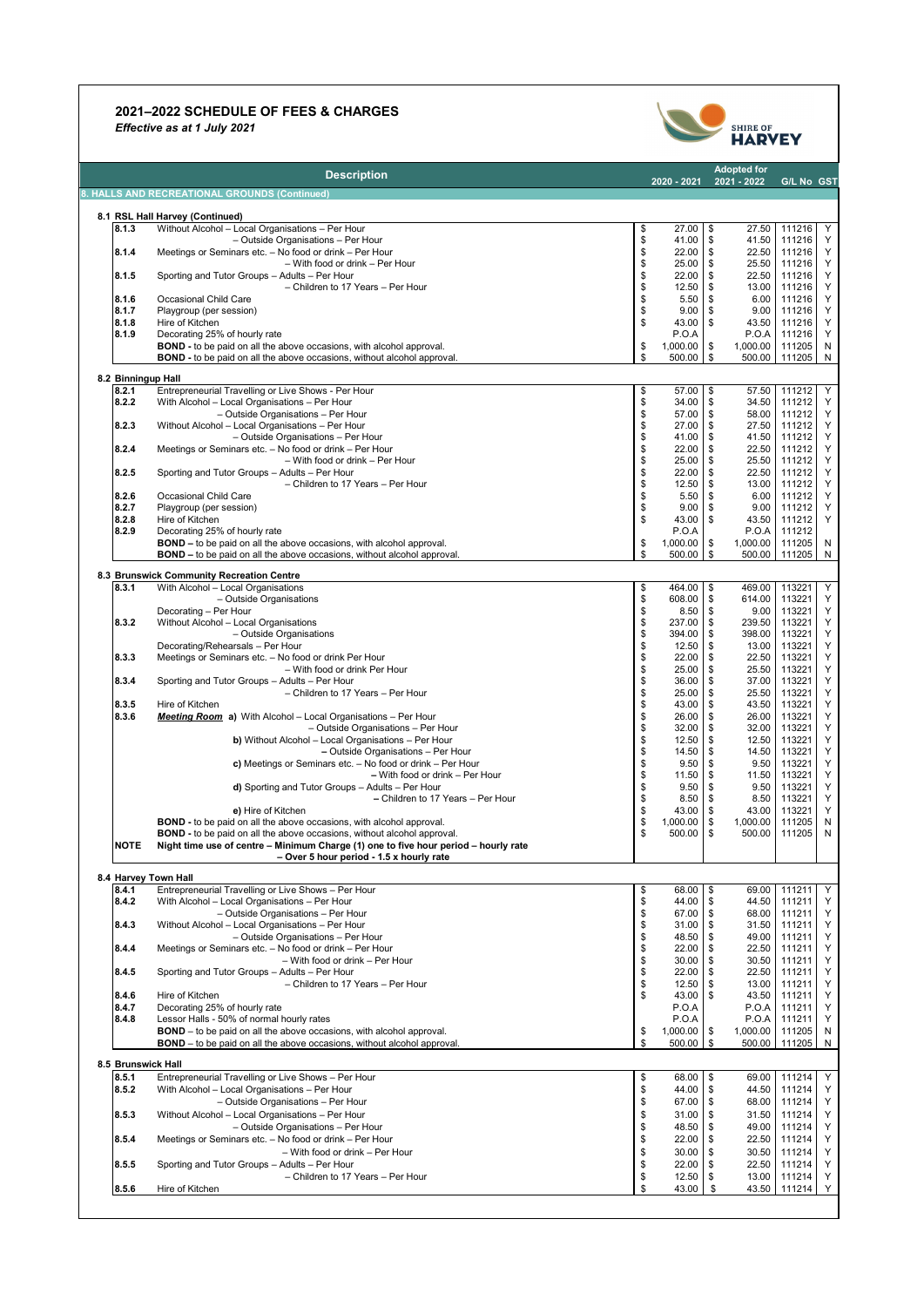

|                               | <b>Description</b>                                                                                                                                            |          |                    |              | <b>Adopted for</b> |                    |        |  |  |  |  |
|-------------------------------|---------------------------------------------------------------------------------------------------------------------------------------------------------------|----------|--------------------|--------------|--------------------|--------------------|--------|--|--|--|--|
|                               | <b>HALLS AND RECREATIONAL GROUNDS (Continued)</b>                                                                                                             |          | 2020 - 2021        |              | 2021 - 2022        | G/L No GST         |        |  |  |  |  |
| 8.5 Brunswick Hall(Continued) |                                                                                                                                                               |          |                    |              |                    |                    |        |  |  |  |  |
| 8.5.7                         | Decorating 25% of hourly rate                                                                                                                                 |          | P.O.A              |              | P.O.A              | 111214             | Y      |  |  |  |  |
| 8.5.8                         | Lessor Halls - 50% of normal hourly rates                                                                                                                     |          | P.O.A              |              | P.O.A              | 111214             | Y      |  |  |  |  |
|                               | <b>BOND</b> - to be paid on all the above occasions, with alcohol approval.<br><b>BOND - to be paid on all the above occasions, without alcohol approval.</b> | \$<br>\$ | 1,000.00<br>500.00 | \$<br>\$     | 1,000.00<br>500.00 | 111205<br>111205   | N<br>N |  |  |  |  |
|                               |                                                                                                                                                               |          |                    |              |                    |                    |        |  |  |  |  |
| 8.6.1                         | 8.6 Harvey Recreational Ground<br>Use of all Ovals, Lights and Amenities - Day rate to 6.00pm                                                                 | \$       | 328.00             | \$           | 331.50             | 114202             | Y      |  |  |  |  |
|                               | - Night rate after 6.00pm                                                                                                                                     | \$       | 474.00             | \$           | 479.00             | 114202             | Y      |  |  |  |  |
|                               | - Per Hour rate to 6pm                                                                                                                                        | \$       | 50.00              | \$           | 50.50              | 114202             | Y      |  |  |  |  |
| 8.6.2                         | - Per Hour rate after 6pm<br>Use of all Ovals and Lights Only - Day rate to 6.00pm                                                                            | \$<br>\$ | 60.00<br>199.00    | \$<br>\$     | 61.00<br>201.00    | 114202<br>114202   | Y<br>Y |  |  |  |  |
|                               | - Night rate after 6.00 pm                                                                                                                                    | \$       | 311.00             | \$           | 314.00             | 114202             | Y      |  |  |  |  |
|                               | - Per Hour rate to 6pm                                                                                                                                        | \$       | 35.00              | \$           | 35.50              | 114202             | Y      |  |  |  |  |
| 8.6.3                         | - Per Hour rate after 6pm<br>Use of Ovals Only (per day)                                                                                                      | \$       | 45.00<br>203.00    | \$<br>\$     | 45.50<br>205.00    | 114202<br>114202   | Y<br>Y |  |  |  |  |
| 8.6.4                         | Agricultural Societies - Responsible for Power Consumption Only                                                                                               |          | P.O.A              |              | P.O.A              | 114202             | Y      |  |  |  |  |
| 8.6.5                         | Schools, PCYC, Volunteer Fire Brigades - No Charge for Day Time Use                                                                                           |          | No Charge          |              | No Charge          | 114202             | Y      |  |  |  |  |
| 8.6.6                         | - Night Use (50% of normal charges)<br>Food Stalls and Kiosks - Local Organisations                                                                           | \$       | P.O.A<br>51.00     | \$           | P.O.A<br>51.50     | 114202<br>114202   | Y<br>Y |  |  |  |  |
|                               | - Outside Organisations                                                                                                                                       | \$       | 102.00             | \$           | 103.00             | 114202             | Y      |  |  |  |  |
| 8.6.7                         | Circus - Charge per day                                                                                                                                       | \$       | 346.00             | \$           | 349.50             | 114202             | Y      |  |  |  |  |
| 8.6.8                         | - Bond<br>South West Football league (Inc.) & Peel Football League (Inc) - \$150 per qualifying game or 15% of home game                                      | \$       | 500.00             | \$           | 500.00             | 114202             | N      |  |  |  |  |
|                               | gate takings, which ever is the lessor.                                                                                                                       |          | P.O.A              |              | P.O.A              | 114202             | Y      |  |  |  |  |
| 8.6.9                         | Caravan Clubs (per person per night)                                                                                                                          | \$       | $5.50$ \$          |              | 5.50               | 114202             | Y      |  |  |  |  |
|                               | 8.7 Brunswick Recreational Ground                                                                                                                             |          |                    |              |                    |                    |        |  |  |  |  |
| 8.7.1                         | Use of all Ovals, Lights and Amenities - Day rate to 6.00pm                                                                                                   | \$       | 328.00             | \$           | 331.50             | 114204             | Y      |  |  |  |  |
|                               | - Night rate after 6.00pm<br>- Per Hour rate to 6pm                                                                                                           | \$<br>\$ | 474.00<br>50.00    | \$<br>\$     | 479.00<br>50.50    | 114204<br>114204   | Y<br>Y |  |  |  |  |
|                               | - Per Hour rate after 6pm                                                                                                                                     | \$       | 60.00              | \$           | 61.00              | 114204             | Y      |  |  |  |  |
| 8.7.2                         | Use of all Ovals and Lights Only - Day rate to 6.00pm                                                                                                         | \$       | 199.00             | \$           | 201.00             | 114204             | Y      |  |  |  |  |
|                               | - Night rate after 6.00 pm<br>- Per Hour rate to 6pm                                                                                                          | \$<br>\$ | 311.00<br>35.00    | \$<br>\$     | 314.00<br>35.50    | 114204<br>114204   | Y<br>Y |  |  |  |  |
|                               | - Per Hour rate after 6pm                                                                                                                                     | \$       | 45.00              | \$           | 45.50              | 114204             | Y      |  |  |  |  |
| 8.7.3                         | Use of Ovals Only (per day)                                                                                                                                   | \$       | 203.00             | \$           | 205.00             | 114204             | Y      |  |  |  |  |
| 8.7.4<br>8.7.5                | Agricultural Societies - Responsible for Power Consumption Only<br>Schools, PCYC, Volunteer Fire Brigades - No Charge for Day Time Use                        |          | P.O.A<br>No Charge |              | P.O.A<br>No Charge | 114204<br>114204   | Y<br>Y |  |  |  |  |
|                               | - Night Use (50% of normal charges)                                                                                                                           |          | P.O.A              |              | P.O.A              | 114204             | Y      |  |  |  |  |
| 8.7.6                         | Food Stalls and Kiosks - Local Organisations                                                                                                                  | \$       | 51.00              | \$           | 51.50              | 114204             | Y      |  |  |  |  |
| 8.7.7                         | - Outside Organisations<br>Circus-Charge per day                                                                                                              | \$<br>\$ | 102.00<br>346.00   | \$<br>\$     | 103.00<br>350.00   | 114204<br>114204   | Y<br>Y |  |  |  |  |
| 8.7.8                         | South West Football league (Inc.) & Peel Football League (Inc) - \$150 per qualifying game or 15% of home game                                                |          |                    |              |                    |                    |        |  |  |  |  |
|                               | gate takings, which ever is the lessor.                                                                                                                       |          | P.O.A              |              | P.O.A              | 114204             | Y      |  |  |  |  |
| 8.7.9                         | Caravan Clubs (per person per night)                                                                                                                          | \$       | 5.50               | \$           | 5.50               | 114204             | Y      |  |  |  |  |
|                               | NOTE: Costs associated with use of lights at Brunswick to be negotiated with Harvey Brunswick<br>Leschenault Football Club                                    |          |                    |              |                    |                    |        |  |  |  |  |
|                               |                                                                                                                                                               |          |                    |              |                    |                    |        |  |  |  |  |
| 8.8 Yarloop Pavilion<br>8.8.1 | Entrepreneurial Travelling or Live Shows - Per Hour                                                                                                           | \$       | 57.00              | \$           | 58.00              | 113220             | Y      |  |  |  |  |
| 8.8.2                         | With Alcohol - Local Organisations - Per Hour                                                                                                                 | \$       | 34.00              | \$           | 34.50              | 113220             | Y      |  |  |  |  |
| 8.8.3                         | - Outside Organisations - Per Hour                                                                                                                            | \$       | 57.00              | \$           | 57.50              | 113220             | Y<br>Y |  |  |  |  |
|                               | Without Alcohol - Local Organisations - Per Hour<br>- Outside Organisations - Per Hour                                                                        | \$<br>\$ | 27.00<br>41.00     | \$<br>\$     | 27.50<br>41.50     | 113220<br>113220   | Y      |  |  |  |  |
| 8.8.4                         | Meetings or Seminars etc. - No food or drink - Per Hour                                                                                                       | \$       | 22.00              | $\mathbf{s}$ |                    | 22.25 113220       | Y      |  |  |  |  |
|                               | - With food or drink - Per Hour                                                                                                                               | \$       | 25.00              | \$           | 25.25              | 113220             | Y      |  |  |  |  |
| 8.8.5                         | Sporting and Tutor Groups - Adults - Per Hour<br>- Children to 17 Years - Per Hour                                                                            | \$<br>\$ | 22.00<br>12.50     | \$<br>\$     | 22.25<br>13.00     | 113220<br>113220   | Y<br>Y |  |  |  |  |
| 8.8.6                         | Playgroup (per session)                                                                                                                                       | \$       | 9.00               | \$           | 9.00               | 113220             | Y      |  |  |  |  |
| 8.8.7                         | Hire of Kitchen                                                                                                                                               | \$       | 43.00              | \$           | 43.50              | 113220             | Y      |  |  |  |  |
| 8.8.8<br>8.8.9                | Decorating 25% of relevant hourly rate<br>Caravan Clubs - Recreation Ground (per person per night)                                                            | \$       | P.O.A<br>5.50      | \$           | P.O.A<br>5.50      | 113220<br>113220   | Y<br>Y |  |  |  |  |
|                               | <b>BOND</b> – to be paid on all the above occasions, with alcohol approval.                                                                                   | \$       | 1,000.00           | \$           | 1,000.00           | 111205             | N      |  |  |  |  |
|                               | <b>BOND - to be paid on all the above occasions, without alcohol approval.</b>                                                                                | \$       | 500.00             | \$           | 500.00             | 111205             | N      |  |  |  |  |
|                               | 8.9 Australind Hall and Community Centre                                                                                                                      |          |                    |              |                    |                    |        |  |  |  |  |
| 8.9.1                         | Entrepreneurial Travelling or Live Shows - Per Hour                                                                                                           | \$       | 95.00              | \$           | 95.00              | 111215             | Y      |  |  |  |  |
| 8.9.2                         | With Alcohol - Local Organisations - Per Hour                                                                                                                 | \$       | 68.00              | \$           | 69.00              | 111215             | Y      |  |  |  |  |
| 8.9.3                         | - Outside Organisations - Per Hour<br>Without Alcohol - Local Organisations - Per Hour                                                                        | \$<br>\$ | 97.00<br>43.00     | \$<br>\$     | 98.00<br>43.50     | 111215 Y<br>111215 | Y      |  |  |  |  |
|                               | - Outside Organisations - Per Hour                                                                                                                            | \$       | 57.00              | \$           | 58.00              | 111215 Y           |        |  |  |  |  |
| 8.9.4                         | Meetings or Seminars etc. - No food or drink - Per Hour                                                                                                       | \$       | 22.00              | \$           | 22.50              | 111215             | Y      |  |  |  |  |
| 8.9.5                         | - With food or drink - Per Hour<br>Sporting and Tutor Groups - Adults - Per Hour                                                                              | \$<br>\$ | 31.00<br>22.00     | \$<br>\$     | 31.50<br>22.50     | 111215 Y<br>111215 | Y      |  |  |  |  |
|                               | - Children to 17 Years - Per Hour                                                                                                                             | \$       | 12.50              | \$           | 13.00              | 111215             | Y      |  |  |  |  |
| 8.9.6                         | Hire of Supper Room                                                                                                                                           | \$       | 34.00              | \$           | 34.50              | 111215             | Y      |  |  |  |  |
| 8.9.7                         | Hire of Kitchen                                                                                                                                               | \$       | 43.00              | \$           | 43.50              | 111215 Y           |        |  |  |  |  |
| 8.9.8                         | Decorating 25% of relevant hourly rate<br><b>BOND</b> – to be paid on all the above occasions, with alcohol approval.                                         | \$       | P.O.A<br>1,000.00  | \$           | P.O.A<br>1,000.00  | 111215<br>111205   | Y<br>N |  |  |  |  |
|                               | <b>BOND</b> – to be paid on all the above occasions, without alcohol approval.                                                                                | \$       | 500.00             | \$           | 500.00             | 111205             | N      |  |  |  |  |
| 8.9.9                         | Cubs, Scouts and Girl Guides - Per Hour                                                                                                                       | \$       | 6.20               | \$           | 6.50               | 111215             | Y      |  |  |  |  |
|                               | 8.10 Old Golf Course (Stanton Park)                                                                                                                           |          |                    |              |                    |                    |        |  |  |  |  |
| 8.10.1                        | Local Organisations - Per Hour                                                                                                                                | \$       | $27.00$ \$         |              | 27.00              | 111208             | Y      |  |  |  |  |
| 8.10.2                        | Outside Organisations - Per Hour                                                                                                                              | \$       | $41.00$ \$         |              | 41.00              | 111208             | Y      |  |  |  |  |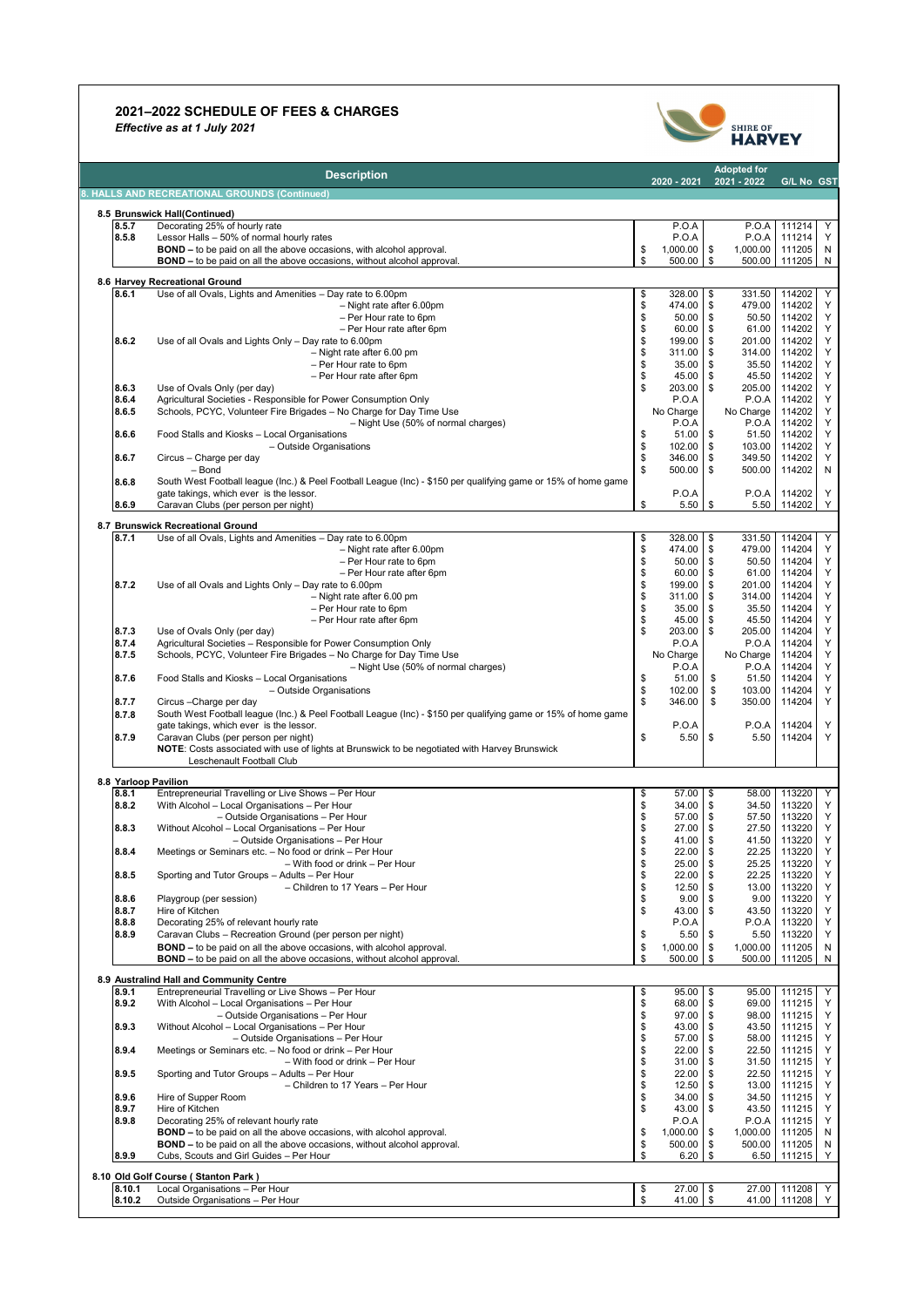

|                              | <b>Description</b>                                                                                                                                                                                                                         |          | 2020 - 2021        |          | <b>Adopted for</b><br>2021 - 2022 | G/L No GST         |        |
|------------------------------|--------------------------------------------------------------------------------------------------------------------------------------------------------------------------------------------------------------------------------------------|----------|--------------------|----------|-----------------------------------|--------------------|--------|
|                              | 1. HALLS AND RECREATIONAL GROUNDS (Continued)                                                                                                                                                                                              |          |                    |          |                                   |                    |        |
| 8.10.3                       | 8.10 Old Golf Course (Stanton Park) - Continued<br>Meetings or Seminars - Half Day                                                                                                                                                         | \$       | 64.00              | \$       | 64.00                             | 111208             | Υ      |
|                              | - Full Day                                                                                                                                                                                                                                 | \$       | 102.00             | \$       | 102.00                            | 111208             | Y      |
|                              | <b>BOND</b> – to be paid on all the above occasions, with alcohol approval.                                                                                                                                                                | \$       | 1,000.00           | \$       | 1,000.00                          | 111205             | N      |
| 8.10.4                       | <b>BOND</b> - to be paid on all the above occasions, without alcohol approval.<br>South West Horse Trials Association - Saturday - Flat Rate                                                                                               | \$<br>\$ | 500.00<br>422.00   | \$<br>\$ | 500.00<br>422.00                  | 111205<br>111208   | N<br>Y |
|                              | - Sunday - Per Hour                                                                                                                                                                                                                        | \$       | 19.00              | \$       | 19.00                             | 111208             | Y      |
|                              | - Key Deposit                                                                                                                                                                                                                              | \$       | 59.00              | \$       | 59.00                             | 111205             | N      |
| 8.10.5<br>8.10.6             | Harvey Scouts No Charge<br>Harvey Field & Game Association - Per Use                                                                                                                                                                       | \$<br>\$ | 51.00              | \$<br>\$ | $\blacksquare$<br>51.00           | 111208             | Υ      |
|                              |                                                                                                                                                                                                                                            |          |                    |          |                                   |                    |        |
| 8.11 Roelands Hall<br>8.11.1 | Entrepreneurial Travelling or Live Shows - Per Hour                                                                                                                                                                                        | \$       | 57.00              | \$       | 58.00                             | 111213             | Y      |
| 8.11.2                       | With Alcohol - Local Organisations - Per Hour                                                                                                                                                                                              | \$       | 34.00              | \$       | 34.50                             | 111213             | Υ      |
|                              | - Outside Organisations - Per Hour                                                                                                                                                                                                         | \$       | 57.00              | \$       | 57.50                             | 111213             | Y      |
| 8.11.3                       | Without Alcohol - Local Organisations - Per Hour<br>- Outside Organisations - Per Hour                                                                                                                                                     | \$<br>\$ | 27.00<br>41.00     | \$<br>\$ | 27.25<br>41.50                    | 111213 Y<br>111213 | Υ      |
| 8.11.4                       | Meetings or Seminars etc. - No food or drink - Per Hour                                                                                                                                                                                    | \$       | 22.00              | \$       | 22.50                             | 111213             | Y      |
|                              | - With food or drink - Per Hour                                                                                                                                                                                                            | \$       | 25.00              | \$       | 25.50                             | 111213             | Y      |
| 8.11.5                       | Sporting and Tutor Groups - Adults - Per Hour                                                                                                                                                                                              | \$       | 22.00              | \$       | 22.50                             | 111213             | Y      |
| 8.11.6                       | - Children to 17 Years - Per Hour<br>Hire of Kitchen                                                                                                                                                                                       | \$<br>\$ | 12.50<br>43.00     | \$<br>\$ | 13.00<br>43.50                    | 111213<br>111213   | Υ<br>Y |
|                              | <b>BOND</b> – to be paid on all the above occasions, with alcohol approval.                                                                                                                                                                | \$       | 1,000.00           | \$       | 1,000.00                          | 111205             | N      |
|                              | <b>BOND - to be paid on all the above occasions, without alcohol approval.</b>                                                                                                                                                             | \$       | 500.00             | \$       | 500.00                            | 111205             | N      |
|                              | 8.12 Gibbs Pool Amphitheatre                                                                                                                                                                                                               |          |                    |          |                                   |                    |        |
| 8.12.1                       | Local Community Organisations/School Groups/Non-Profit Groups - Free                                                                                                                                                                       | \$       | $\sim$             | \$       | $\omega$                          |                    |        |
| 8.12.2                       | General Public - Per Event                                                                                                                                                                                                                 | \$       | 150.00             | \$       | 150.00                            | 132209             | Υ      |
| 8.12.3<br>8.12.4             | Electricity required - Per Event<br>Private Functions - Wedding Ceremonies/Receptions                                                                                                                                                      | \$<br>\$ | 55.00<br>200.00    | \$<br>\$ | 55.00<br>200.00                   | 132209<br>132209   | Y      |
|                              | - Business Functions                                                                                                                                                                                                                       | \$       | 320.00             | \$       | 320.00                            | 132209             | Y      |
|                              | - Professional/Commercial Groups                                                                                                                                                                                                           | \$       | 180.00             | \$       | 180.00                            | 132209             | Y      |
|                              | Plus for each hour or part thereof after 6pm for Professional/Commercial Groups                                                                                                                                                            | \$       | 41.20              | \$<br>\$ | 41.50                             | 132209<br>111205   | Y      |
| 8.12.5                       | <b>BOND</b> - to be paid on all the above occasions.                                                                                                                                                                                       | \$       | 200.00             |          | 200.00                            |                    | N      |
| 8.13 Benger Hall             |                                                                                                                                                                                                                                            |          |                    |          |                                   |                    |        |
| 8.13.1<br>8.13.2             | Entrepreneurial Travelling or Live Shows - Per Hour<br>With Alcohol - Local Organisations - Per Hour                                                                                                                                       | \$<br>\$ | 57.00<br>34.00     | \$<br>\$ | 58.00<br>34.50                    | 111219<br>111219   | Υ<br>Υ |
|                              | - Outside Organisations - Per Hour                                                                                                                                                                                                         | \$       | 57.00              | \$       | 57.50                             | 111219             | Y      |
| 8.13.3                       | Without Alcohol - Local Organisations - Per Hour                                                                                                                                                                                           | \$       | 27.00              | \$       | 27.50                             | 111219             | Y      |
|                              | - Outside Organisations - Per Hour                                                                                                                                                                                                         | \$<br>\$ | 41.00              | \$       | 41.50                             | 111219             | Y<br>Y |
| 8.13.4                       | Meetings or Seminars etc. - No food or drink - Per Hour<br>- With food or drink - Per Hour                                                                                                                                                 | \$       | 22.00<br>25.00     | \$<br>\$ | 22.50<br>25.50                    | 111219<br>111219   | Y      |
| 8.13.5                       | Sporting and Tutor Groups - Adults - Per Hour                                                                                                                                                                                              | \$       | 22.00              | \$       | 22.50                             | 111219             | Y      |
|                              | - Children to 17 Years - Per Hour                                                                                                                                                                                                          | \$       | 12.50              | \$       | 13.00                             | 111219             | Y      |
| 8.13.6                       | Hire of Kitchen<br><b>BOND</b> – to be paid on all the above occasions, with alcohol approval.                                                                                                                                             | \$<br>\$ | 43.00<br>1,000.00  | \$<br>\$ | 43.50<br>1,000.00                 | 111219<br>111205   | Y<br>N |
|                              | <b>BOND</b> - to be paid on all the above occasions, without alcohol approval.                                                                                                                                                             | \$       | 500.00             | \$       | 500.00                            | 111205             | N      |
|                              | 8.14 Stirling Cottage Garden                                                                                                                                                                                                               |          |                    |          |                                   |                    |        |
| 8.14.1                       | Hire of Stirling Cottage Garden - Per Hour                                                                                                                                                                                                 |          |                    | \$       | 55.00                             | 132210             | Y.     |
| <b>9. CEMETERY FEES</b>      |                                                                                                                                                                                                                                            |          |                    |          |                                   |                    |        |
|                              |                                                                                                                                                                                                                                            |          |                    |          |                                   |                    |        |
| 9.1.1                        | 9.1 General Charges<br>Reservation of specific site (Non-refundable)                                                                                                                                                                       | \$       | 275.00 \$          |          | 275.00                            |                    | Y      |
| 9.1.2                        | Ordinary land for grave 2.4m x 1.2m - Grant of Right of Burial                                                                                                                                                                             | \$       | 990.00 \$          |          | 990.00                            |                    | N      |
| 9.1.3                        | Internment of an adult in a grave any depth to 2.1m deep, including registration fee and use of number plate                                                                                                                               | \$       | 930.00             | \$       | 1,125.00                          |                    | Υ      |
| 9.1.4                        | For internment of a child, under the age of seven (7) in grave any depth to 2.1m deep including registration fee                                                                                                                           | \$       | 425.00             | \$       | 425.00                            |                    | Y      |
| 9.1.5                        | and use of number plate.<br>Internment of a stillborn child                                                                                                                                                                                | \$       | 315.00             | \$       | 315.00                            |                    | Υ      |
| 9.1.6                        | For internment of cremated ashes                                                                                                                                                                                                           | \$       | 265.00             | \$       | 265.00                            |                    | Υ      |
| 9.1.7                        | Bronze plaque for grave other than niche wall or rose garden                                                                                                                                                                               |          | P.O.A              |          | P.O.A                             |                    | Υ      |
| 9.1.8                        | Re-opening an ordinary grave;<br>Each internment of an adult                                                                                                                                                                               | \$       | 935.00             | \$       | 1,125.00                          |                    | Υ      |
| 9.1.9                        | Each internment of a child under seven (7) years                                                                                                                                                                                           | \$       | 425.00             | \$       | 425.00                            |                    | Y      |
| 9.1.10                       | Each internment of a stillborn child                                                                                                                                                                                                       | \$       | 315.00             | \$       | 315.00                            |                    | Y      |
| 9.2 Extra Fees               |                                                                                                                                                                                                                                            |          |                    |          |                                   |                    |        |
| 9.2.1                        | Internment without due notice                                                                                                                                                                                                              | \$       | 315.00             | \$       | 315.00                            |                    | Υ      |
| 9.2.2                        | Internment not in usual hours                                                                                                                                                                                                              | \$       | 325.00             | \$       | 325.00                            |                    | Y<br>Y |
| 9.2.3<br>9.2.4               | Internment on a Saturday, Sunday or Public Holiday<br>Application Fee for exhumation permit                                                                                                                                                | \$<br>\$ | 425.00<br>1,060.00 | \$<br>\$ | 550.00<br>1,500.00                |                    | N      |
|                              |                                                                                                                                                                                                                                            |          |                    |          |                                   |                    |        |
| 9.3.1                        | 9.3 Miscellaneous Charges<br>Funeral Director's Annual Licence Fee                                                                                                                                                                         | \$       | 225.00             | \$       | 225.00                            | 106211             | N      |
| 9.3.2                        | Single Funeral Permit (Funeral Director's Only)                                                                                                                                                                                            | \$       | 109.00             | \$       | 109.00                            |                    | N      |
| 9.3.3                        | Single Funeral Permit (other than Funeral Director's)                                                                                                                                                                                      | \$       | 425.00             | \$       | 425.00                            |                    | N      |
| 9.3.4<br>9.3.5               | Monumental Mason's Annual Fee<br>Single Monument Permit (Monumental Masons only)                                                                                                                                                           | \$<br>\$ | 215.00<br>109.00   | \$<br>\$ | 215.00<br>109.00                  |                    | N<br>N |
| 9.3.6                        | Permit to erect a headstone/kerbing                                                                                                                                                                                                        | \$       | 109.00             | \$       | 109.00                            |                    | N      |
| 9.3.7                        | Copy of Local Laws                                                                                                                                                                                                                         | \$       | 26.50              | \$       | 26.50                             |                    | N      |
| 9.3.8                        | Copy of Grant of Right of Burial                                                                                                                                                                                                           | \$       | 26.50              | \$       | 26.50                             |                    | N      |
| 9.3.9<br>9.3.10              | Renewal of Grant of Right of Burial (this was a staged increase to bring in line with Right of Burial Costs at 9.1.2)<br>Refund of unexpired Grant of Right of Burial not to exceed the amount originally paid, less an administrative fee | \$       | 990.00<br>P.O.A    | \$       | 990.00<br>P.O.A                   |                    | N<br>N |
|                              |                                                                                                                                                                                                                                            |          |                    |          |                                   |                    |        |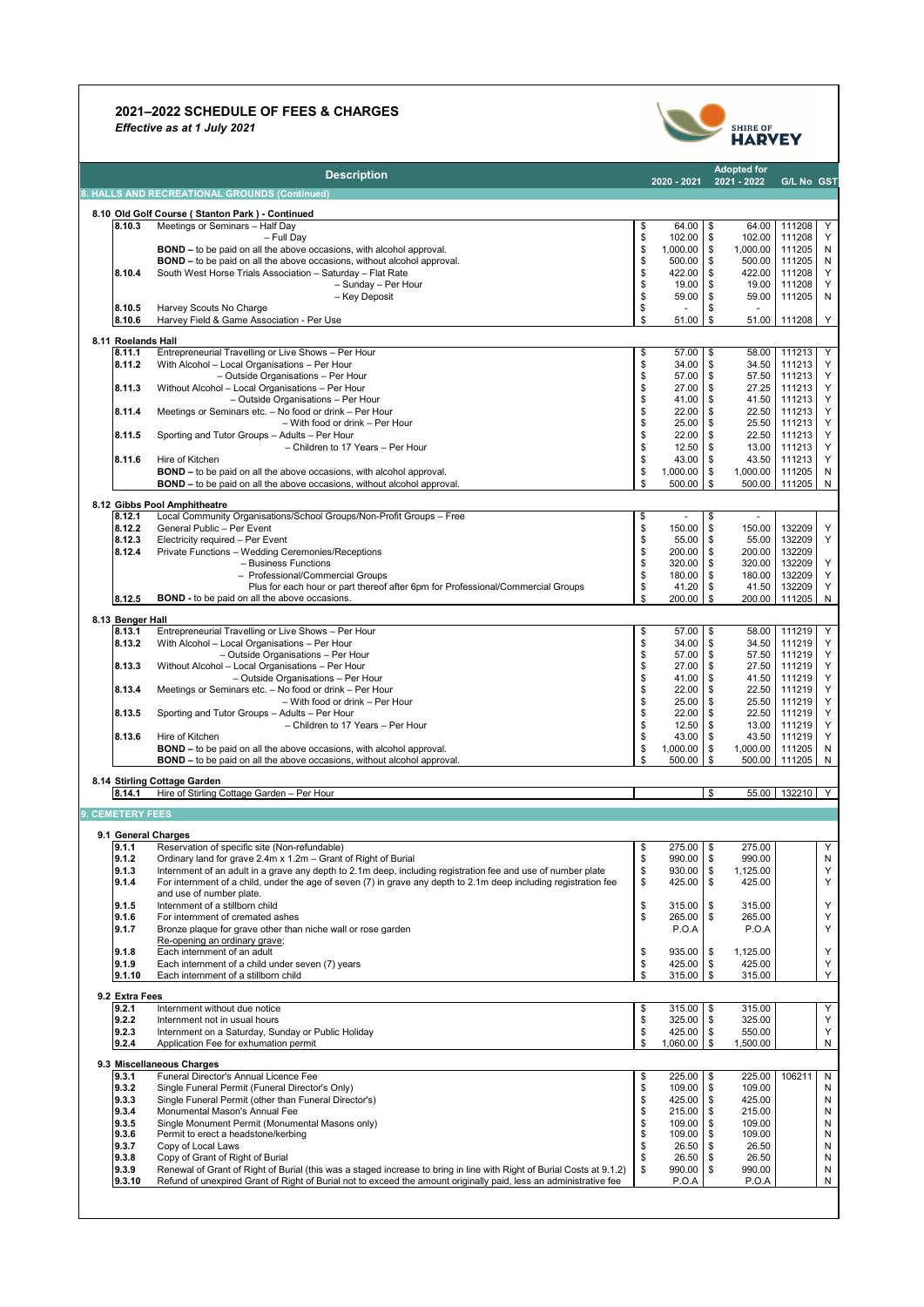

|                    | <b>Description</b>                                                                                                                                       |          |                  | <b>Adopted for</b>                 |                            |
|--------------------|----------------------------------------------------------------------------------------------------------------------------------------------------------|----------|------------------|------------------------------------|----------------------------|
|                    | . CEMETERY FEES(Continued)                                                                                                                               |          | 2020 - 2021      | 2021 - 2022                        | G/L No GS1                 |
|                    | <b>DISPOSAL OF ASHES</b>                                                                                                                                 |          |                  |                                    |                            |
| 9.4 Niche Wall     |                                                                                                                                                          |          |                  |                                    |                            |
| 9.4.1              | Reservation for placement                                                                                                                                | \$       | 83.00            | \$<br>90.00                        | 106210<br>Υ                |
| 9.4.2<br>9.4.3     | Placement in single niche including bronze plaque and standard inscription<br>Placement in double niche including bronze plaque and standard inscription | \$<br>\$ | 385.00<br>440.00 | \$<br>500.00<br>\$<br>600.00       | 106210<br>Υ<br>106210<br>Y |
| 9.4.4              | Second inscription                                                                                                                                       | \$       | 315.00           | 380.00<br>-\$                      | 106210 Y                   |
| 9.4.5<br>9.4.6     | Standard niche wall vase - Omega Vase<br><b>Additional Text Line</b>                                                                                     | \$<br>\$ | 90.20<br>35.50   | \$<br>115.00<br>\$<br>40.00        | 106210<br>Y<br>Υ<br>106210 |
|                    |                                                                                                                                                          |          |                  |                                    |                            |
| 9.5.1              | 9.5 Memorial Garden of Remembrance<br>Reservation for internment                                                                                         | \$       | 84.00            | 90.00<br>-\$                       | 106210<br>Υ                |
| 9.5.2              | Internment including bronze plaque 143mm x 117mm                                                                                                         | \$       | 385.00           | \$<br>385.00                       | 106210<br>Y                |
| 9.5.3              | Internment including bronze plaque 143mm x 117mm and reservation for a second internment                                                                 | \$       | 445.00           | Not Available                      | Y<br>106210                |
| 9.5.4              | Second internment and plaque                                                                                                                             | \$       | 385.00           | \$<br>385.00                       | 106210<br>Y                |
|                    | <b>10. LESCHENAULT LEISURE CENTRE</b>                                                                                                                    |          |                  |                                    |                            |
|                    | Special Promotion & Events - The Chief Executive Officer (or the Chief Executive Officers delegated representative) is                                   |          |                  |                                    |                            |
|                    | permitted to amend fees for special promotions and negotiate fees for special events.                                                                    |          |                  |                                    |                            |
|                    | 10.1 Gymnasium / Group Fitness                                                                                                                           |          |                  |                                    |                            |
| 10.1.1<br>10.1.2   | Gym Casual Use                                                                                                                                           | \$<br>\$ | 18.90<br>18.90   | 19.20<br>\$<br>\$<br>19.20         | Υ<br>Υ                     |
| 10.1.3             | Group Fitness Casual Use per class<br>10 Visit pass (Gym or Group fitness class only)                                                                    | \$       | 167.00           | \$<br>170.00                       | Y                          |
| 10.1.4             | 5 Visit pass (Gym or Group fitness class only)                                                                                                           | \$       | 90.00            | \$<br>92.00                        | Υ                          |
| 10.1.5<br>10.1.6   | Aqua & Gym Casual Use<br>Personal Training (one to one) - 1 session                                                                                      | \$<br>\$ | 22.00<br>66.50   | 23.00<br>\$<br>68.00<br>\$         | Y<br>Υ                     |
| 10.1.7             | Personal Training (one to one) – 1 session – Member                                                                                                      | \$       | 60.00            | -\$<br>61.50                       | Y                          |
| 10.1.8             | Personal Training (one to one) - 5 sessions                                                                                                              | \$       | 330.00           | \$<br>337.00                       | Υ                          |
| 10.1.9             | Personal Training (one to one) – 5 sessions – Member                                                                                                     | \$<br>\$ | 285.00           | -\$<br>291.00                      | Υ                          |
| 10.1.10<br>10.1.11 | Personal Training (one to one) - 10 sessions<br>Personal Training (one to one) – 10 sessions – Member                                                    | \$       | 600.00<br>540.00 | 612.00<br>\$<br>l \$<br>554.00     | Υ<br>Y                     |
| 10.1.12            | Personal Training (one to one) - 20 sessions                                                                                                             | \$       | 1,110.00         | \$<br>1.110.00                     | Υ                          |
| 10.1.13            | Personal Training (one to one) – 20 sessions – Member                                                                                                    | \$       | 1,005.00         | l \$<br>1,005.00                   | Υ                          |
| 10.1.14<br>10.1.15 | Express fit (half hour) - 1 session<br>Express fit (half hour) – 1 session – Member                                                                      | \$<br>\$ | 46.00<br>39.00   | \$<br>47.00<br><b>\$</b><br>40.00  | Y<br>Y                     |
| 10.1.16            | Express fit (half hour) – 5 sessions                                                                                                                     | \$       | 270.00           | \$<br>276.00                       | Υ                          |
| 10.1.17            | Express fit (half hour) – 5 sessions – Member                                                                                                            | \$       | 225.00           | \$<br>230.00                       | Υ                          |
| 10.1.18<br>10.1.19 | Express fit (half hour) – 10 sessions<br>Express fit (half hour) – 10 sessions – Member                                                                  | \$<br>\$ | 480.00<br>400.00 | \$<br>490.00<br>\$<br>408.00       | Y<br>Y                     |
| 10.1.20            | Express fit (half hour) – 20 sessions                                                                                                                    | \$       | 840.00           | \$<br>857.00                       | Υ                          |
| 10.1.21            | Express fit (half hour) – 20 sessions – Member                                                                                                           | \$       | 700.00           | 714.00<br>\$                       | Υ                          |
| 10.1.22<br>10.1.23 | Group Personal Training (2 or more) - 1 session<br>Group Personal Training (2 or more) - 1 session - Member                                              | \$<br>\$ | 40.00<br>34.00   | 41.00<br>-\$<br>35.00<br>\$        | Y<br>Υ                     |
| 10.1.24            | Group Personal Training (2 or more) – 5 sessions                                                                                                         | \$       | 170.00           | 174.00<br>\$                       | Υ                          |
| 10.1.25            | Group Personal Training (2 or more) - 5 sessions - Member                                                                                                | \$       | 153.00           | 156.00<br>\$                       | Υ                          |
| 10.1.26            | Group Personal Training (2 or more) – 10 sessions                                                                                                        | \$       | 320.00           | 327.00<br>-\$                      | Y                          |
| 10.1.27<br>10.1.28 | Group Personal Training (2 or more) – 10 sessions – Member<br>Group Personal Training (2 or more) - 20 sessions                                          | \$<br>\$ | 288.00<br>600.00 | \$<br>294.00<br>612.00<br>\$       | Υ<br>Y                     |
| 10.1.29            | Group Personal Training (2 or more) - 20 sessions - Member                                                                                               | \$       | 540.00           | -\$<br>551.00                      | Υ                          |
| 10.1.30            | Living Legends exercise session                                                                                                                          | \$       | 12.00            | l \$<br>13.00                      | Y                          |
| 10.1.31<br>10.1.32 | Living Legends assessment<br>Gym appraisal                                                                                                               | \$<br>\$ | 58.00<br>100.00  | \$<br>59.00<br>100.00<br>l \$      | Υ<br>Y                     |
| 10.1.33            | Membership suspension                                                                                                                                    | \$       | 22.00            | 22.00<br>\$                        | Υ                          |
| 10.1.34            | <b>Membership Cancellation</b>                                                                                                                           | \$       | 300.00           | l \$<br>300.00                     | Y                          |
| 10.1.35            | Membership Cancellation Relocation<br>10.1.36 Youth Fitness (Terminator) (10 sessions)                                                                   | \$<br>\$ | 60.00<br>105.00  | \$<br>60.00<br>\$<br>107.00        | Υ<br>Y                     |
|                    |                                                                                                                                                          |          |                  |                                    |                            |
|                    | 10.2 Memberships (Aquatic) - Individual<br>Note: Membership provides use of swimming pool/spa, steam room and aqua fit classes                           |          |                  |                                    |                            |
| 10.2.1             | 3 Months - Pre-paid                                                                                                                                      | \$       | 280.00           | 280.00<br>\$                       | Υ                          |
| 10.2.2             | 6 Months - Pre-paid                                                                                                                                      | \$       | 455.00           | 455.00<br><b>\$</b>                | Υ                          |
| 10.2.3<br>10.2.4   | 12 Months - Pre-paid<br>6 Months - Fortnightly by direct debit                                                                                           | \$<br>\$ | 735.00<br>41.00  | 735.00<br>\$<br><b>\$</b><br>42.00 | Y<br>Y                     |
| 10.2.5             | 12 Months - Fortnightly by direct debit                                                                                                                  | \$       | 33.50            | \$<br>35.00                        | Y                          |
| 10.2.6             | 18 Months - Fortnightly by direct debit                                                                                                                  | \$       | 31.50            | \$<br>33.00                        | Y                          |
|                    | 10.3 Memberships (Aquatic) - Family                                                                                                                      |          |                  |                                    |                            |
| 10.3.1             | 12 Months - Pre-paid                                                                                                                                     | \$       | 1,845.00 \$      | 1,845.00                           | Υ                          |
| 10.3.2             | 12 Months - Fortnightly by direct debit                                                                                                                  | \$       | 78.00            | \$<br>78.00                        | Υ                          |
| 10.3.3             | 18 Months - Fortnightly by direct debit                                                                                                                  | \$       | 71.00            | $\sqrt{3}$<br>71.00                | Y                          |
|                    | 10.4 Memberships (Two Option) - Individual (includes squash)                                                                                             |          |                  |                                    |                            |
| 10.4.1             | Note: Membership provides for two options from - gym, group fitness, & aquatics. Includes squash.<br>3 Months - Pre-paid                                 | \$       | 288.00           | 300.00<br>\$                       | Υ                          |
| 10.4.2             | 6 Months - Pre-paid                                                                                                                                      | \$       | 490.00           | 500.00<br>\$                       | Y                          |
| 10.4.3             | 12 Months - Pre-paid                                                                                                                                     | \$       | 780.00           | \$<br>795.00                       | Y                          |
| 10.4.4             | 6 Months - Fortnightly by direct debit                                                                                                                   | \$       | 42.80            | \$<br>43.00                        | $\mathsf Y$                |
| 10.4.5<br>10.4.6   | 12 Months - Fortnightly by direct debit<br>18 Months - Fortnightly by direct debit                                                                       | \$<br>\$ | 34.80<br>33.00   | \$<br>35.00<br>\$<br>33.00         | Υ<br>Y                     |
|                    |                                                                                                                                                          |          |                  |                                    |                            |
|                    | 10.5 Memberships Group Fitness Class only - Individual<br>Note: Membership provides use of dry group fitness classes                                     |          |                  |                                    |                            |
| 10.5.1             | 3 Months - Pre-paid                                                                                                                                      | \$       | 280.00           | 280.00<br>\$                       | Υ                          |
| 10.5.2             | 6 Months - Pre-paid                                                                                                                                      | \$       | 455.00           | 455.00<br>$\sqrt{3}$               | Υ                          |
| 10.5.3             | 12 Months - Pre-paid                                                                                                                                     | \$       | 735.00 \$        | 735.00                             | Y                          |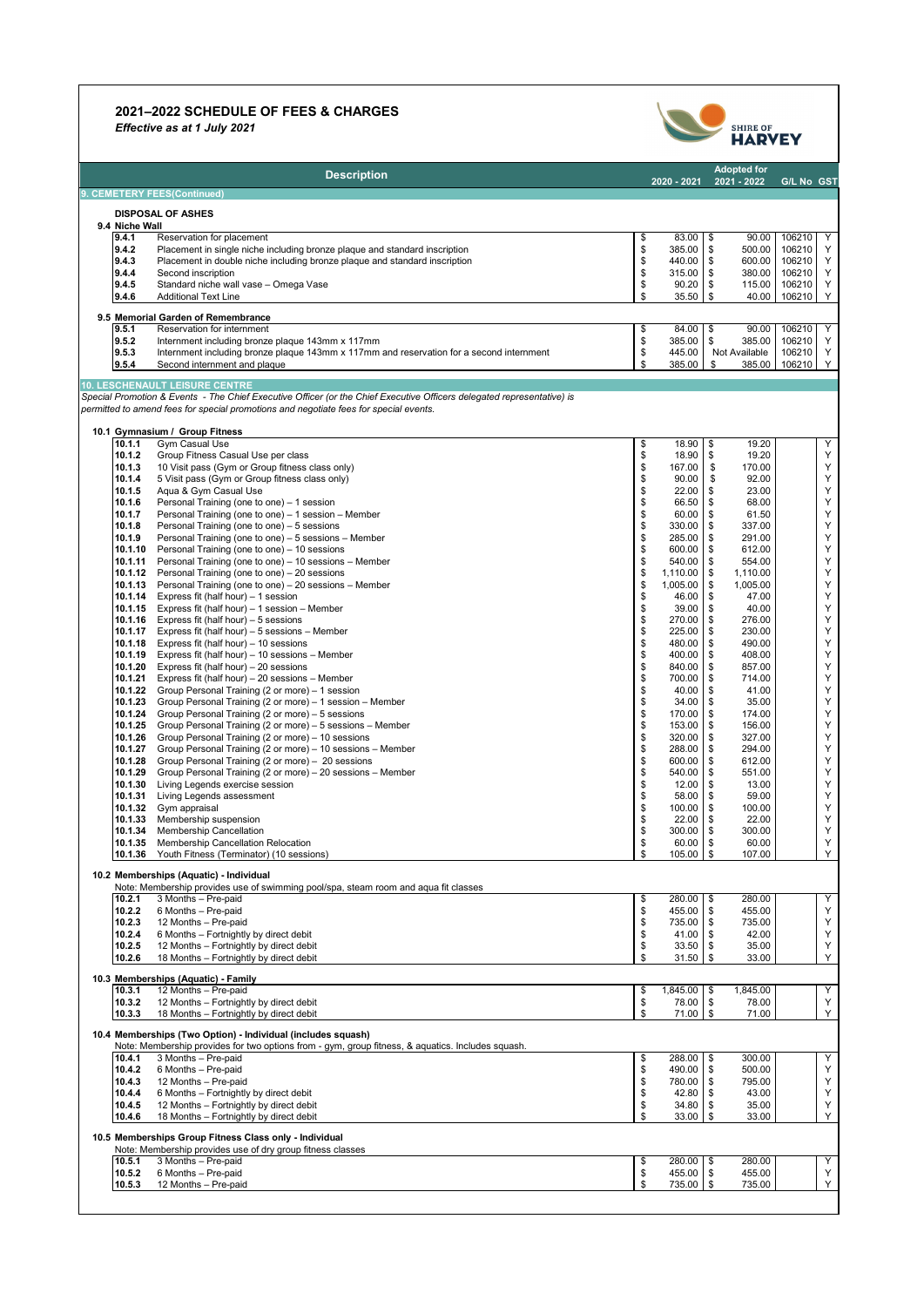

|                                                  | <b>Description</b>                                                                                                                          |          |                  | <b>Adopted for</b>           |            |
|--------------------------------------------------|---------------------------------------------------------------------------------------------------------------------------------------------|----------|------------------|------------------------------|------------|
|                                                  | 10. LESCHENAULT LEISURE CENTRE (Continued)                                                                                                  |          | 2020 - 2021      | $2021 - 2022$                | G/L No GST |
|                                                  | 10.5 Memberships Group Fitness Class only - Individual                                                                                      |          |                  |                              |            |
|                                                  | Note: Membership provides use of dry group fitness classes                                                                                  |          |                  |                              |            |
| 10.5.4<br>10.5.5                                 | 6 Months - Fortnightly by direct debit<br>12 Months - Fortnightly by direct debit                                                           | \$<br>\$ | 41.00<br>33.50   | \$<br>41.00<br>\$<br>33.50   | Υ<br>Υ     |
| 10.5.6                                           | 18 Months - Fortnightly by direct debit                                                                                                     | \$       | 31.50            | \$<br>31.50                  | Υ          |
|                                                  | 10.6 Memberships Gym Only - Individual                                                                                                      |          |                  |                              |            |
| 10.6.1                                           | Note: Membership provides use of gym, program and appraisal<br>3 Months - Pre-paid                                                          | \$       | 280.00           | \$<br>290.00                 | Υ          |
| 10.6.2                                           | 6 Months - Pre-paid                                                                                                                         | \$       | 455.00           | \$<br>460.00                 | Υ          |
| 10.6.3<br>10.6.4                                 | 12 Months - Pre-paid<br>6 Months - Fortnightly by direct debit                                                                              | \$<br>\$ | 735.00<br>41.00  | \$<br>740.00<br>\$<br>42.00  | Υ<br>Υ     |
| 10.6.5                                           | 12 Months - Fortnightly by direct debit                                                                                                     | \$       | 33.50            | \$<br>35.00                  | Υ          |
| 10.6.6                                           | 18 Months - Fortnightly by direct debit                                                                                                     | \$       | 31.50            | \$<br>33.00                  | Y          |
|                                                  | 10.7 Memberships (Full) - Individual                                                                                                        |          |                  |                              |            |
| 10.7.1                                           | Note: Membership provides use of all facilities (gym, pool, spa, steam, squash and group fitness program)<br>1 Month - pre-paid             | \$       | 247.00           | 247.00<br>\$                 | Υ          |
| 10.7.2                                           | 3 Months - Pre-paid                                                                                                                         | \$       | 380.00           | \$<br>380.00                 | Υ          |
| 10.7.3<br>10.7.4                                 | 6 Months - Pre-paid<br>12 Months - Pre-paid                                                                                                 | \$<br>\$ | 585.00<br>900.00 | \$<br>590.00<br>\$<br>918.00 | Υ<br>Υ     |
| 10.7.5                                           | 6 Months - Fortnightly by direct debit                                                                                                      | \$       | 52.50            | \$<br>53.00                  | Υ          |
| 10.7.6<br>10.7.7                                 | 12 Months - Fortnightly by direct debit<br>18 Months - Fortnightly by direct debit                                                          | \$<br>\$ | 39.80<br>37.00   | \$<br>40.00<br>\$<br>37.80   | Υ<br>Υ     |
|                                                  |                                                                                                                                             |          |                  |                              |            |
|                                                  | 10.8 Memberships Flexi - No lock-in contract<br>Note: Paid fortnightly by Direct Debit, plus Establishment Fee of \$40                      |          |                  |                              |            |
| 10.8.1                                           | One Option - Choose one of the following; Group Fitness, Gym or Aquatics                                                                    | \$       | 35.00            | 36.00<br>\$                  | Υ          |
| 10.8.2<br>10.8.3                                 | Two Option – Choose two of the follwing options; Group Fitness, Gym or Aquatics<br>Full Option - Group Fitness, Gym, & Aquatics             | \$<br>\$ | 39.00<br>45.00   | \$<br>40.00<br>\$<br>46.50   | Υ<br>Υ     |
| 10.9 Memberships                                 |                                                                                                                                             |          |                  |                              |            |
| 10.9.1                                           | Concessional Membership - RAC, Health Care Card, Seniors, Corporate                                                                         |          | Minus 10%        | Minus 10%                    | Υ          |
|                                                  | Note: Corporate only available as a full membership and only to a group of 5 or more, all of whom                                           |          |                  |                              |            |
| 10.9.2                                           | join at the same time.<br>Rehabilitation Membership - Allows physio to attend with client                                                   |          | <b>Plus 25%</b>  | <b>Plus 25%</b>              | Υ          |
| 10.9.3                                           | Special Promotional Membership - Open day, 12 week challenge, 12 and 18 month memberships                                                   |          | Minus 20%        | Minus 20%                    | Υ          |
| 10.9.4                                           | Under 16 years aquatic membership                                                                                                           |          | Minus 25%        | Minus 25%                    | Υ          |
| <b>AQUATIC ENTRY</b><br>10.10 Aquatic Activities |                                                                                                                                             |          |                  |                              |            |
| 10.10.1                                          | <b>Casual Entry</b>                                                                                                                         | \$       | 6.80             | 6.90<br>\$                   | Υ          |
| 10.10.3                                          | 10.10.2 Adult Swim 10 Visit Pass<br><b>Concession Swim</b>                                                                                  | \$<br>\$ | 62.00<br>6.10    | \$<br>63.50<br>\$<br>6.25    | Υ<br>Υ     |
|                                                  | 10.10.4 Concession Swim 10 Visit Pass                                                                                                       | \$       | 55.00            | 56.10<br>\$                  | Υ          |
|                                                  | 10.10.5 Child under 5 (free with a paying adult)                                                                                            |          | No Charge        | No Charge                    | Υ          |
| 10.10.7                                          | 10.10.6 Child 5-16 years<br>Child 5-16 years 10 Visit Pass                                                                                  | \$<br>\$ | 4.50<br>41.00    | \$<br>4.60<br>\$<br>42.00    | Υ<br>Υ     |
| 10.10.8                                          | Family (1 Adult & 3 children or 2 Adults & 2 children)                                                                                      | \$       | 16.70            | \$<br>17.00                  | Υ          |
| 10.10.9                                          | School Age Groups (School Hours only)<br>10.10.10 Lane Hire                                                                                 | \$<br>\$ | 3.30<br>18.00    | \$<br>3.40<br>\$<br>18.00    | Υ<br>Υ     |
|                                                  | <b>10.10.11 Aqua Class</b>                                                                                                                  | \$       | 11.70            | \$<br>11.90                  | Υ          |
|                                                  | 10.10.12 In Term swimming - Terms 1,2,3 & 4<br>10.10.13 Ed Dept. Vacation Swimming Entry Fee                                                | \$<br>\$ | 3.30<br>4.30     | \$<br>3.40<br>\$<br>4.40     | Υ<br>Υ     |
|                                                  | 10.10.14 Community and Club Lane Hire Fee per hour                                                                                          | \$       | 9.50             | \$<br>9.70                   | Y          |
|                                                  | 10.10.15 Resident Club Lane Hire Fee per hour                                                                                               | \$       | 7.20             | \$<br>7.30                   |            |
|                                                  | 10.10.16 Lifequard for bookings per hour each<br>10.10.17 Aqua Inflatable                                                                   | \$<br>\$ | 43.00<br>130.00  | 44.00<br>\$<br>\$<br>133.00  | Y<br>Υ     |
|                                                  | 10.10.18 Spa, steam room + swim 16yrs (wristband required)                                                                                  | \$       | 8.50             | \$<br>8.70                   | Υ          |
|                                                  | 10.10.19 Spa, steam room + swim 16yrs 10 visit pass (wristband required)<br>10.10.20 Concession spa, steam room + swim (wristband required) | \$<br>\$ | 77.00<br>7.70    | \$<br>79.00<br>\$<br>7.90    | Υ<br>Υ     |
|                                                  | 10.10.21 Concession spa, steam room + swim 10 visit pass (wristband required)                                                               | \$       | 70.00            | \$<br>72.00                  | Υ          |
| 10.11 Swim School                                |                                                                                                                                             |          |                  |                              |            |
| 10.11.1                                          | Aquababies, Jnr Squad, Penguins and Seals - 10 Week Term                                                                                    | \$       | 142.00           | 145.00<br>\$                 | N          |
| 10.11.2<br>10.11.3                               | Pre School & School Age - 10 Week Term<br>2nd class per week as above (subject to availability)                                             | \$<br>\$ | 150.00<br>75.00  | \$<br>153.00<br>\$<br>77.00  | N<br>N     |
| 10.11.4                                          | Adults - 10 Week Term                                                                                                                       | \$       | 160.00           | \$<br>163.00                 | N          |
|                                                  | 10.11.5 Private Lessons Adults - Per Class<br>10.11.6 Private Lessons Adults - 10 Week Term                                                 | \$<br>\$ | 46.00<br>395.00  | \$<br>47.00<br>\$<br>403.00  | N<br>N     |
|                                                  | 10.11.7 Private Lessons Child - Per Class                                                                                                   | \$       | 45.00            | \$<br>46.00                  | N          |
|                                                  | 10.11.8 Private Lessons Child - 10 Week Term<br>10.11.9 School age squad swimming - 45 mins                                                 | \$<br>\$ | 395.00<br>170.00 | \$<br>403.00<br>\$<br>173.00 | N<br>Υ     |
|                                                  | 10.11.10 School age squad swimming - twice per week                                                                                         | \$       | 85.00            | \$<br>87.00                  | Υ          |
|                                                  | 10.11.11 Vac swim                                                                                                                           | \$       | 86.00            | \$<br>88.00                  | Υ          |
|                                                  | 10.11.12 Bronze Medallion<br>10.11.13 Bronze Requalification                                                                                | \$<br>\$ | 170.00<br>70.00  | 170.00<br>\$<br>70.00<br>\$  | Υ<br>Υ     |
|                                                  | 10.11.14 Bronze Medallion                                                                                                                   | \$       | 40.00            | 40.00<br>\$                  | Υ          |
| 10.12 Court Hire                                 |                                                                                                                                             |          |                  |                              |            |
| 10.12.1                                          | Court hire casual shots<br>10.12.2 Casual shots Multipass x 10 visits                                                                       | \$<br>\$ | 4.00<br>38.00    | 4.00<br>\$<br>\$<br>38.00    | Υ<br>Υ     |
|                                                  | 10.12.3 Peak Per Hour Mon - Fri                                                                                                             | \$       | 47.00            | \$<br>48.00                  | Υ          |
| 10.12.4                                          | Per Hour Weekends and Public Holidays (During Opening Hours)<br>Off Peak Per hour - Mon - Fri (open - 3.30pm) Club / School / Organisation  | \$<br>\$ | 50.00<br>38.00   | \$<br>50.00<br>\$<br>39.00   | Υ<br>Υ     |
| 10.12.5                                          | 10.12.6 Badminton Court - Per hour                                                                                                          | \$       | 13.00            | \$<br>13.00                  | Y          |
|                                                  |                                                                                                                                             |          |                  |                              |            |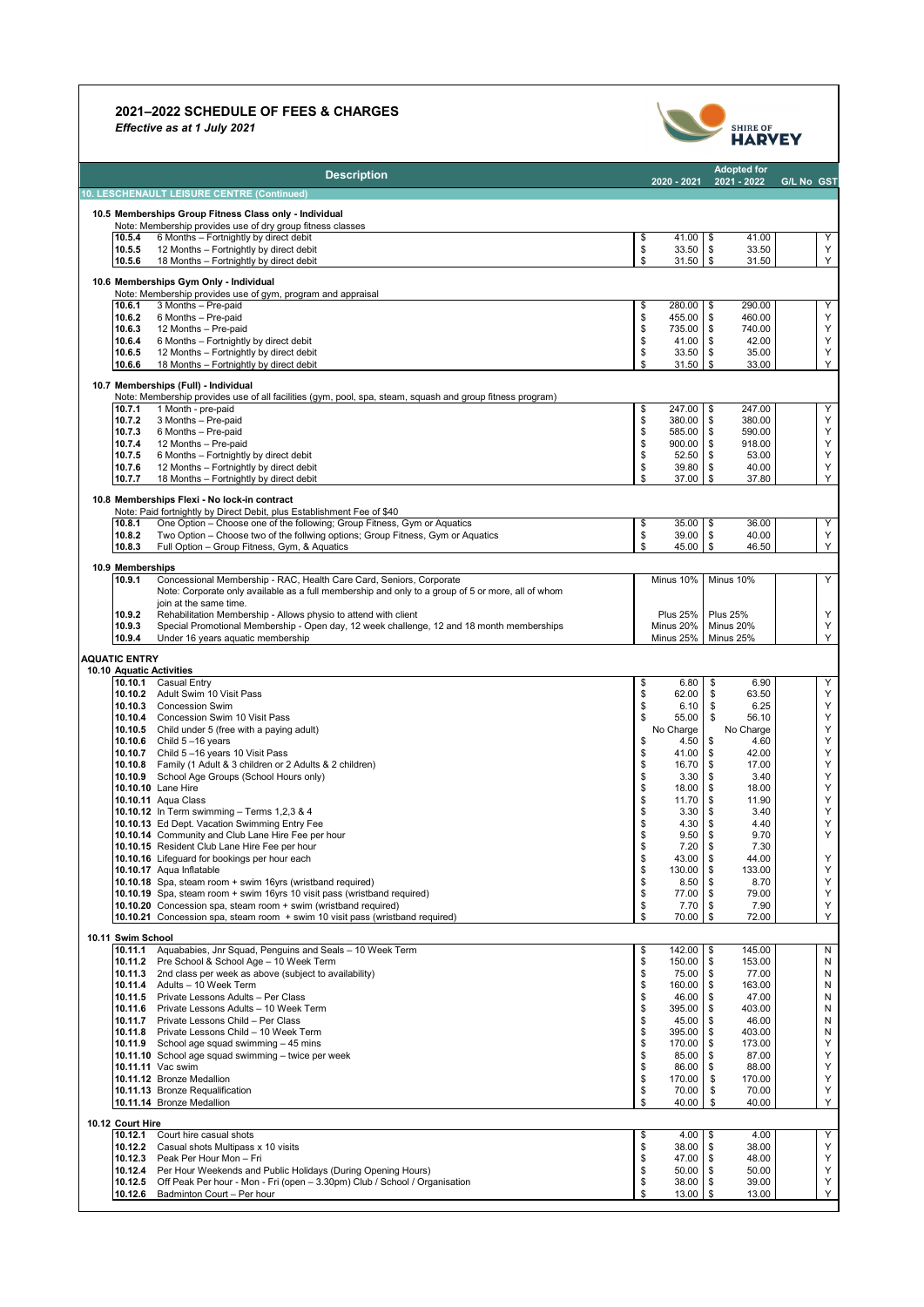

|                              | <b>Description</b>                                                                                                                                                                     |          |                  | <b>Adopted for</b> |                  |            |        |
|------------------------------|----------------------------------------------------------------------------------------------------------------------------------------------------------------------------------------|----------|------------------|--------------------|------------------|------------|--------|
|                              | 10. LESCHENAULT LEISURE CENTRE (Continued)                                                                                                                                             |          | 2020 - 2021      | 2021 - 2022        |                  | G/L No GST |        |
|                              | 10.12 Court Hire (Continued)                                                                                                                                                           |          |                  |                    |                  |            |        |
|                              | 10.12.7 Schools 4 Court Badminton - Per hour<br>10.12.8 Out of Hours Venue Officer - Per hour plus hourly court hire                                                                   | \$<br>\$ | 42.00<br>43.00   | \$<br>-\$          | 44.00<br>44.00   |            | Y<br>Υ |
|                              | 10.12.9 Special Bookings cancellation fee                                                                                                                                              | \$       | 500.00           | \$                 | 500.00           |            | Y      |
|                              | 10.12.10 Stadium Setup - Per hour                                                                                                                                                      | \$       | 88.00            | \$                 | 88.00            |            | Υ      |
|                              | 10.13 Multi Sports Fees Nominations                                                                                                                                                    |          |                  |                    |                  |            |        |
| 10.13.2                      | 10.13.1 New Team Nomination Fee all Sports<br>Nomination fee                                                                                                                           | \$       | P.O.A<br>32.00   | \$                 | P.O.A<br>33.00   |            | Υ<br>Y |
|                              |                                                                                                                                                                                        |          |                  |                    |                  |            |        |
| 10.14 Games Fees             | Note: 10% discount for season if paid in full prior to third week                                                                                                                      |          |                  |                    |                  |            |        |
| <b>10.14.1</b> Netball       |                                                                                                                                                                                        | \$       | 60.00            | \$                 | 61.00            |            | Υ      |
| 10.14.2<br>10.14.3           | Basketball<br>Soccer                                                                                                                                                                   | \$<br>\$ | 60.00<br>60.00   | \$<br>\$           | 61.00<br>61.00   |            | Y<br>Y |
| 10.14.4                      | Indoor Hockey                                                                                                                                                                          | \$       | 60.00            | \$                 | 61.00            |            | Y      |
| 10.15 Squash                 |                                                                                                                                                                                        |          |                  |                    |                  |            |        |
| 10.15.1                      | Note: 1 token per half hour lights per court<br>Court Hire - per hour                                                                                                                  | \$       | 21.00            | \$                 | 21.50            |            | Υ      |
|                              | 10.15.2 Court Hire - per half hour                                                                                                                                                     | \$       | 13.00            | S.                 | 13.50            |            | Y      |
| 10.15.3                      | <b>Equipment Hire</b>                                                                                                                                                                  | \$       | 6.00             | \$                 | 6.00             |            | Y      |
| 10.15.4<br>10.15.5           | Club - per hour<br>Schools - per hour                                                                                                                                                  | \$<br>\$ | 16.50<br>13.00   | \$<br>\$           | 17.00<br>13.50   |            | Y<br>Υ |
| 10.16 Tennis                 |                                                                                                                                                                                        |          |                  |                    |                  |            |        |
| 10.16.1                      | Indoor Off Peak (No Lights)                                                                                                                                                            | \$       | 25.00            | \$                 | 26.00            |            | Y      |
| 10.16.2<br>10.16.3           | Weekends and Public Holidays per hour (During Opening Hours)<br>If clubs set up and is cancelled due to inclement weather                                                              | \$<br>\$ | 50.00<br>37.00   | \$<br>\$           | 50.00<br>38.00   |            | Y<br>Y |
|                              |                                                                                                                                                                                        |          |                  |                    |                  |            |        |
| 10.17 Crèche<br>10.17.1      | 1 child (up to 3hrs)                                                                                                                                                                   | \$       | 6.00             | \$                 | 6.50             |            | Y      |
| 10.17.2                      | Multipass x 10 visits                                                                                                                                                                  | \$       | 45.00            | \$                 | 55.00            |            | Y      |
| 10.17.3                      | Multipass x 20 visits                                                                                                                                                                  | \$       | 70.00            | \$                 | 80.00            |            | Y      |
| 10.18 Gymnastics             |                                                                                                                                                                                        |          |                  |                    |                  |            |        |
| 10.18.1<br>10.18.2           | Toddlers (One off, trial class only)<br>Toddlers (Based on 10 week term)                                                                                                               | \$       | P.O.A<br>115.00  | \$                 | P.O.A<br>115.00  |            | Y<br>Y |
| 10.18.3                      | Pre-schoolers, beginners, inter, advanced (One off, trial class only)                                                                                                                  |          | P.O.A            |                    | P.O.A            |            | Υ      |
|                              | 10.18.4 Pre-schoolers, beginners, inter, advanced (Based on 10 week term)                                                                                                              | \$       | 140.00           | \$                 | 140.00           |            | Y      |
| 10.19 Junior Programs        |                                                                                                                                                                                        |          |                  |                    |                  |            |        |
| 10.19.1<br>10.19.2           | Junior Program (term), 45 min, per class (short play Wednesday/Friday) - One off trial class<br>Junior Program (term), 45 min, 10 week term                                            | \$       | P.O.A<br>96.00   | \$                 | P.O.A<br>98.00   |            | Υ<br>Υ |
| 10.19.3                      | Junior Program (term), 60 min, per class                                                                                                                                               |          | P.O.A            |                    | P.O.A            |            | Y      |
| 10.19.4<br>10.19.5           | Junior Program (term), 60 min, 10 week term<br>Holiday Program - daily fee                                                                                                             | \$<br>\$ | 117.00<br>70.00  | \$<br>\$           | 119.00<br>80.00  |            | Y<br>Y |
| 10.19.6                      | Home school sports (per session per child)                                                                                                                                             | \$       | 12.00            | \$                 | 12.50            |            | Y      |
| 10.20 Birthday Parties       |                                                                                                                                                                                        |          |                  |                    |                  |            |        |
| 10.20.1                      | Supervised Parties - per child (Min 10 Children)                                                                                                                                       | \$       | 22.00            | \$                 | 22.00            |            | Υ      |
| 10.20.3                      | 10.20.2 Acro Party - Min 10 children<br>Bouncy Castle hire per party                                                                                                                   | \$<br>\$ | 40.00<br>130.00  | \$<br>\$           | 40.00<br>133.00  |            | Υ<br>Υ |
| 10.20.4                      | Inflatable Hire per hour (Subject to available water space)                                                                                                                            | \$       | 130.00           | -\$                | 133.00           |            | Y      |
| 10.20.5<br>10.20.6           | Function room – weddings, quiz nights, parties etc – out of centre opening hours – Per hour<br>Function room - weddings, quiz nights, parties etc - in centre opening hours - Per hour | \$<br>\$ | 105.00<br>105.00 | \$<br>\$           | 107.00<br>107.00 |            | Y<br>Y |
| 10.20.7                      | Refundable bond (with alcohol)                                                                                                                                                         | \$       | 1,000.00         | \$                 | 1,000.00         |            | Υ      |
|                              | 10.20.8 Refundable bond (no alcohol)                                                                                                                                                   | \$       | 500.00           | \$                 | 500.00           |            | Υ      |
| 10.20.9                      | Function room – meetings, luncheon per hour (only during centre opening hours)<br>10.20.10 Conference room per hour (only during centre opening hours)                                 | \$<br>\$ | 52.00<br>37.00   | \$<br>\$           | 53.00<br>38.00   |            | Y<br>Υ |
|                              | 10.20.11 Meeting room refundable bond                                                                                                                                                  | \$       | 100.00           | \$                 | 100.00           |            | Y      |
|                              | 10.20.12 Set up charge for meetings<br>10.20.13 Supply of whiteboard                                                                                                                   | \$<br>\$ | 30.00<br>5.00    | \$<br>\$           | 30.00<br>5.00    |            | Υ<br>Y |
|                              | 10.20.14 Supply of projector                                                                                                                                                           | \$       | 50.00            | \$                 | 50.00            |            | Υ      |
|                              | 10.20.15 Supply of tea, coffee and biscuits - per person                                                                                                                               | \$       | 5.00             | \$                 | 5.00             |            | Υ      |
|                              | 10.20.16 Day rate – booking function and conference room per session (during operating hours)                                                                                          | \$       | 300.00           | \$                 | 306.00           |            | Y      |
| 10.21.1                      | 10.21 Service Fees- Clubs<br>Club Affiliation Fee - Level 1                                                                                                                            | \$       | 480.00           | \$                 | 490.00           |            | Y      |
| 10.21.2                      | Clubs meetings (per Meeting) AGM Free                                                                                                                                                  | \$       | 47.00            | \$                 | 47.00            |            | Υ      |
| 10.21.3<br>10.21.4           | Training with lights - Per hour<br>Sports field hire (With changerooms) - Senior affiliated club (Game Day)                                                                            | \$       | 16.90            | \$                 | 17.20            |            | Υ<br>Y |
| 10.21.5                      | Sports field hire (With changerooms) - Junior affiliated club (Game Day)                                                                                                               | \$<br>\$ | 48.00<br>48.00   | \$<br>\$           | 48.00<br>48.00   |            | Υ      |
| 10.21.6                      | Sports field hire - Affiliated club (Carnival - day rate)                                                                                                                              | \$       | 85.00            | \$                 | 85.00            |            | Y      |
| 10.21.7<br>10.21.8           | Sports field hire (With changerooms) - Non-affiliated club (Day rate)<br>Sports field hire - Schools and Community groups per hour (No Changeroom)                                     | \$<br>\$ | 160.00<br>30.00  | \$<br>\$           | 160.00<br>30.00  |            | Y<br>Y |
| 10.21.9                      | Changerooms per session - Non Affiliated                                                                                                                                               | \$       | 75.00            | \$                 | 75.00            |            | Υ      |
|                              | 10.21.10 Multi Purpose Pavilion Hire - Per hour                                                                                                                                        | \$       | 27.00            | \$                 | 30.00            |            | Y      |
|                              | 11. HARVEY RECREATION & CULTURAL CENTRE                                                                                                                                                |          |                  |                    |                  |            |        |
| <b>FACILITY HIRE</b>         |                                                                                                                                                                                        |          |                  |                    |                  |            |        |
| 11.1 Function Room<br>11.1.1 | Weekdays - Full Room (per hour)                                                                                                                                                        | \$       | 50.00            | \$                 | 51.00            |            | Υ      |
| 11.1.2                       | Weekdays - Half Room (per hour)                                                                                                                                                        | \$       | 40.00            | \$                 | 41.00            |            | Υ      |
| 11.1.3<br>11.1.4             | Friday Night - 5pm to close (per hour)<br>Saturday - Sunday (per hour)                                                                                                                 | \$<br>\$ | 75.00<br>75.00   | \$<br>\$           | 76.50<br>76.50   |            | Y<br>Y |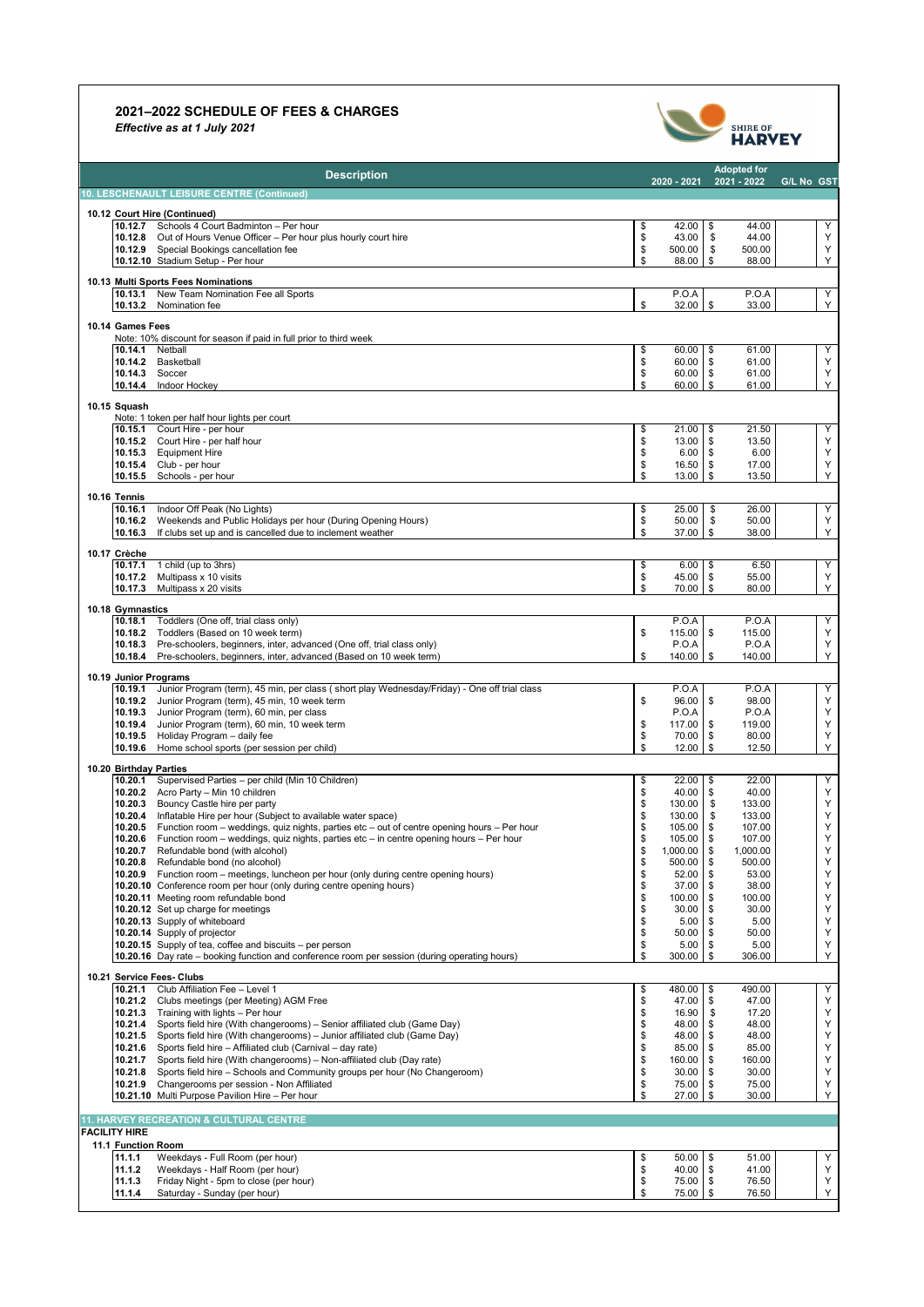

|            |                                | <b>Description</b>                                                                 |          | 2020 - 2021          | <b>Adopted for</b><br>2021 - 2022 | G/L No GST |
|------------|--------------------------------|------------------------------------------------------------------------------------|----------|----------------------|-----------------------------------|------------|
|            |                                | 11. HARVEY RECREATION & CULTURAL CENTRE (Continued)                                |          |                      |                                   |            |
|            | 11.1.5<br>11.1.6               | 11.1 Function Room (Continued)<br>Non profit/Fundraising Groups<br>Kitchen Hire    | \$<br>\$ | 45.00<br>45.00       | \$<br>46.00<br>\$<br>46.00        | Υ<br>Υ     |
|            | 11.2 Meeting Room              |                                                                                    |          |                      |                                   |            |
|            | 11.2.1                         | Meeting Room (per hour)                                                            | \$       | $12.00$ \$           | ä,                                | Y          |
|            | 11.3 Westbrook Hall<br>11.3.1  | Westbrook Hall - Court 3 (per hour)                                                | \$       | 90.00                | \$<br>92.00                       | Υ          |
|            | 11.3.2                         | Not profit/Fundraising groups (per hour)                                           | \$       | 70.00                | \$<br>71.50                       | Y          |
|            | 11.4.1                         | 11.4 Rob Newby Stadium<br>Rob Newby Stadium - Court 1 & 2 (per hour)               |          | 125.00               | 127.50<br>\$                      | Υ          |
|            | 11.4.2                         | Non profit/Fundraising Groups (per hour)                                           | \$<br>\$ | 105.00               | \$<br>107.00                      | Y          |
|            | <b>HEALTH &amp; FITNESS</b>    |                                                                                    |          |                      |                                   |            |
|            | 11.5.1                         | 11.5 Membership Fees (Gymnasium or Group Fitness)<br>Adult - 6 weeks               | \$       | 135.00               | \$<br>138.00                      | Y          |
|            | 11.5.2                         | Concession - 6 weeks                                                               | \$       | 130.00               | \$<br>132.00                      | Y          |
|            | 11.5.3<br>11.5.4               | Adult - 3 months<br>Concession - 3 months                                          | \$<br>\$ | 190.00<br>180.00     | 194.00<br>\$<br>184.00<br>\$      | Y<br>Y     |
|            | 11.5.5                         | Adult - 6 months                                                                   | \$       | 320.00               | 325.00<br>\$                      | Y          |
|            | 11.5.6                         | Concession - 6 months                                                              | \$       | 300.00               | 305.00<br>\$                      | Y          |
|            | 11.5.7<br>11.5.8               | Adult - 12 months<br>Concession - 12 months                                        | \$<br>\$ | 480.00<br>460.00     | 490.00<br>\$<br>\$<br>470.00      | Υ<br>Y     |
|            |                                | 11.6 Casual User Fees (Gymnasium or Group Fitness)                                 |          |                      |                                   |            |
|            | 11.6.1                         | Casual visit (per person)                                                          | \$       | $12.00$ \$           | 12.50                             | Y          |
|            | 11.7.1                         | 11.7 Dual Membership Fees (Gymnasium & Group Fitness)<br>Adult - 3 months          |          |                      |                                   |            |
|            | 11.7.2                         | Concession - 3 months                                                              | \$<br>\$ | 210.00<br>200.00     | 214.00<br>\$<br>204.00<br>\$      | Υ<br>Y     |
|            | 11.7.3                         | Adult - 6 months                                                                   | \$       | 340.00               | 345.00<br>\$                      | Y          |
|            | 11.7.4                         | Concession - 6 months                                                              | \$       | 320.00               | 325.00<br>\$                      | Y          |
|            | 11.7.5<br>11.7.6               | Adult - 12 months<br>Concession - 12 months                                        | \$<br>\$ | 500.00<br>480.00     | 510.00<br>\$<br>\$<br>490.00      | Y<br>Υ     |
|            |                                | 11.8 Over 50's Fitness (LLLS)                                                      |          |                      |                                   |            |
|            | 11.8.1                         | LLLS membership joining fee                                                        | \$       | 25.00                | 25.50<br>\$                       | Y          |
|            | 11.8.2<br>11.8.3               | Stay On Your Feet (per person)<br>Living Longer Living Stronger (per person)       | \$<br>\$ | 4.00<br>4.00         | 4.10<br>\$<br>\$<br>4.10          | Y<br>Υ     |
|            | 11.8.4                         | Yogafit 50+ (per person)                                                           | \$       | 5.00                 | \$<br>5.10                        | Υ          |
|            | <b>ISPORT &amp; COURT FEES</b> |                                                                                    |          |                      |                                   |            |
|            | 11.9.1                         | 11.9 Casual Court Hire<br>Seniors -16 Years+ (per person)                          |          | 2.50                 | \$<br>2.60                        | Υ          |
|            | 11.9.2                         | Juniors (per person)                                                               | \$<br>\$ | 2.00                 | \$<br>2.10                        | Y          |
| <b>NEW</b> | 11.9.3                         | Basketball, Netball and Karate - Pre paid training cards (50% discount)            | \$       |                      | 50% discount                      |            |
|            | 11.10 Full Court Hire          |                                                                                    |          |                      |                                   |            |
|            |                                | 11.10.1 1 Basketball Court (per hour)<br>11.10.2 2 Basketball Courts (per hour)    | \$<br>\$ | 90.00<br>125.00      | 92.00<br>\$<br>\$<br>127.00       |            |
|            | 11.11 Team Sports              |                                                                                    |          |                      |                                   |            |
|            | 11.11.1                        | Team Sport Game Fee (per team)                                                     | \$       | 60.00 \$             | 61.00                             | Y          |
|            | 11.12 Other Court Hire         |                                                                                    |          |                      | 12.20                             |            |
|            | 11.12.1<br>11.12.2             | Squash Court (per hour)<br>Badminton Court (per person)                            | \$<br>\$ | 12.00<br>4.00        | \$<br>4.10<br>\$                  | Υ<br>Y     |
| NEW        | 11.12.3                        | Gymnastics (per person)                                                            | \$       |                      | 5.00<br>\$                        |            |
|            | <b>CHILDREN PROGRAMS</b>       |                                                                                    |          |                      |                                   |            |
|            |                                | 11.13 Children Programs<br>11.13.1 After School Care (per child/per day)           | \$       | 27.00                | 27.55<br>\$                       | ${\sf N}$  |
|            |                                | 11.13.2 Holiday Program (per child/per day)                                        | \$       | 57.00                | 58.15<br>\$                       | N          |
|            |                                | 11.13.3 After School Skating (per child)                                           | \$       | 2.00                 | 2.05<br>\$                        | Υ          |
|            | 11.13.4                        | Skate Nights (per child)<br>11.13.5 2 to Five (per child)                          | \$<br>\$ | 7.00<br>4.00         | 7.15<br>\$<br>4.10<br>\$          | Υ<br>Υ     |
|            |                                | 11.13.6 Harvey Community Play and Learning Centre (\$1 per child per session)      | \$       |                      | 1.02<br>\$                        | Y          |
|            | 11.14 Birthday Parties         |                                                                                    |          |                      |                                   |            |
|            |                                | 11.14.1 10 Children -minimum number (per child)                                    | \$       | 25.50                | 26.05<br>\$                       | Υ          |
|            |                                | 11.14.2 15 Children & Under (per child)<br>11.14.3 20 Children & Under (per child) | \$<br>\$ | 22.50<br>19.50       | 22.95<br>\$<br>19.90<br>\$        | Y<br>Υ     |
|            |                                | 11.14.4 Over 20 Children (per child)                                               | \$       | 18.50                | \$<br>18.90                       | Y          |
|            |                                | <b>12. HARVEY COMMUNITY &amp; SPORTING FACILITY</b>                                |          |                      |                                   |            |
|            | <b>FACILITY HIRE</b>           |                                                                                    |          |                      |                                   |            |
|            | 12.1.1                         | 12.1 Internal - Main Room, Kitchen & toilets<br>Private hire (per hour)            | \$       | 60.00                | 61.20<br>\$                       | Υ          |
|            | 12.1.2                         | Not for Profit/non members (per hour)                                              | \$       | 45.00                | 45.90<br>\$                       | Y          |
|            |                                | 12.2 External - Change rooms, First Aid, Umpires                                   |          |                      |                                   | Y          |
|            | 12.2.1<br>12.2.2               | Per Day (or part thereof)<br>Per Half Day (or part thereof)                        | \$<br>\$ | $100.00$ \$<br>50.00 | 102.00<br>\$<br>51.00             | Y          |
|            |                                |                                                                                    |          |                      |                                   |            |